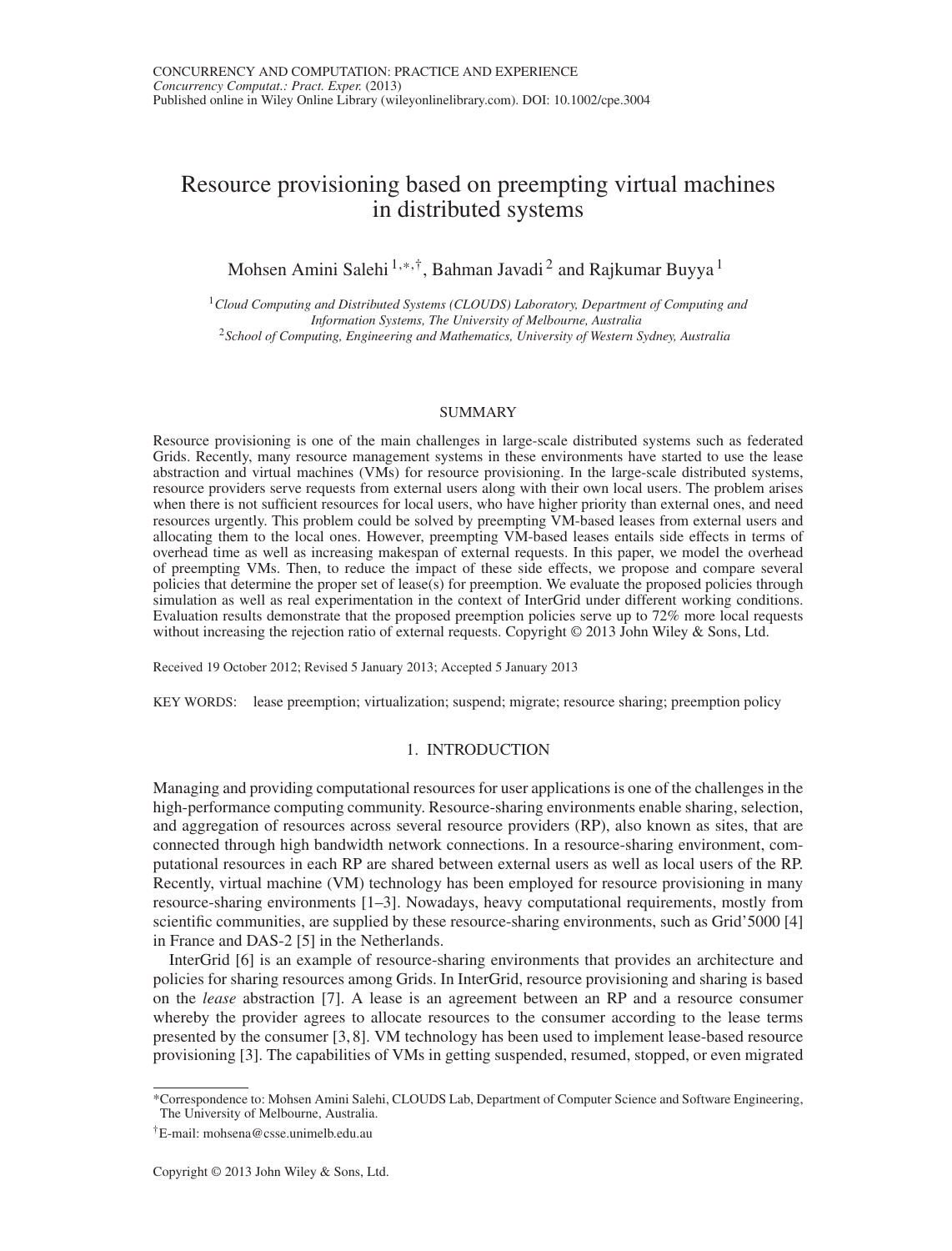

Figure 1. A scenario that shows the contention between local and external requests. IGG, InterGrid Gateway; LRMS, local resource manager system; RP, resource provider.

(when there is enough bandwidth) have been extensively studied and have shown to be useful in resource provisioning without major utilization loss [8–10]. InterGrid makes one lease for each user VM request.

As illustrated in Figure 1, resource provisioning in InterGrid is performed for different types of users, namely, local users and external users. Local users (hereafter termed local requests) refer to users who ask their local RP for resources. The provisioning rights over the resources from several RPs inside a Grid are delegated to the InterGrid Gateway (IGG). IGGs coordinate resource allocation for external requests through predefined arrangements between Grids [6]. External users (hereafter termed external requests) are those users who send their requests to the IGG to have access to larger amount of resources.

Typically, for an RP, local requests have more priority than external ones [9]. In other words, the organization that owns the resources would like to ensure that its community has priority access to the resources. In this circumstance, external requests are welcome to use resources if they are available. Nonetheless, external requests should not delay the execution of local requests. This scenario leads to resource contention between local and external requests to access resources.

In this paper, we resolve the resource contention between local and external requests in the Inter-Grid by preempting external leases in favor of local requests. However, preempting VM-based leases is not free of cost and involves various side effects. In this paper, we also deal with these side effects and propose policies to reduce their impact.

The rest of this paper is organized as follows: In Section 2, details of the problem we investigate in this paper is discussed; then, in Section 3, related research works are introduced. We explain the architectural framework including the InterGrid architecture and its extension for our proposed solution in Section 4. The model proposed for VM preemption time overhead is discussed in Section 5. Investigated policies are described in Section 6, and detailed evaluations are described in Section 7. The implementation of the investigated policies is discussed in Section 8. Finally, conclusion and future works are provided in Section 9.

## 2. PROBLEM STATEMENT

The main problem we are dealing with is resource procurement for local requests when existing resources have been allocated to external ones and the rest of resources are not adequate to serve the local requests. In this situation, one solution is to preempt external leases and allocate the resources to local requests [11]. However, preempting VM-based leases involves two main side effects.

The first side effect is the time overhead imposed on the system for preempting VM-based leases. The overhead varies based on the type of operation performed on the preempted VMs. For instance, if a VM is suspended after preemption, then the imposed overhead is lower than situation that it is migrated to another provider. The imposed overhead of preempting VMs can affect the resource utilization of an RP. This impact is remarkable particularly when the arrival rate of local requests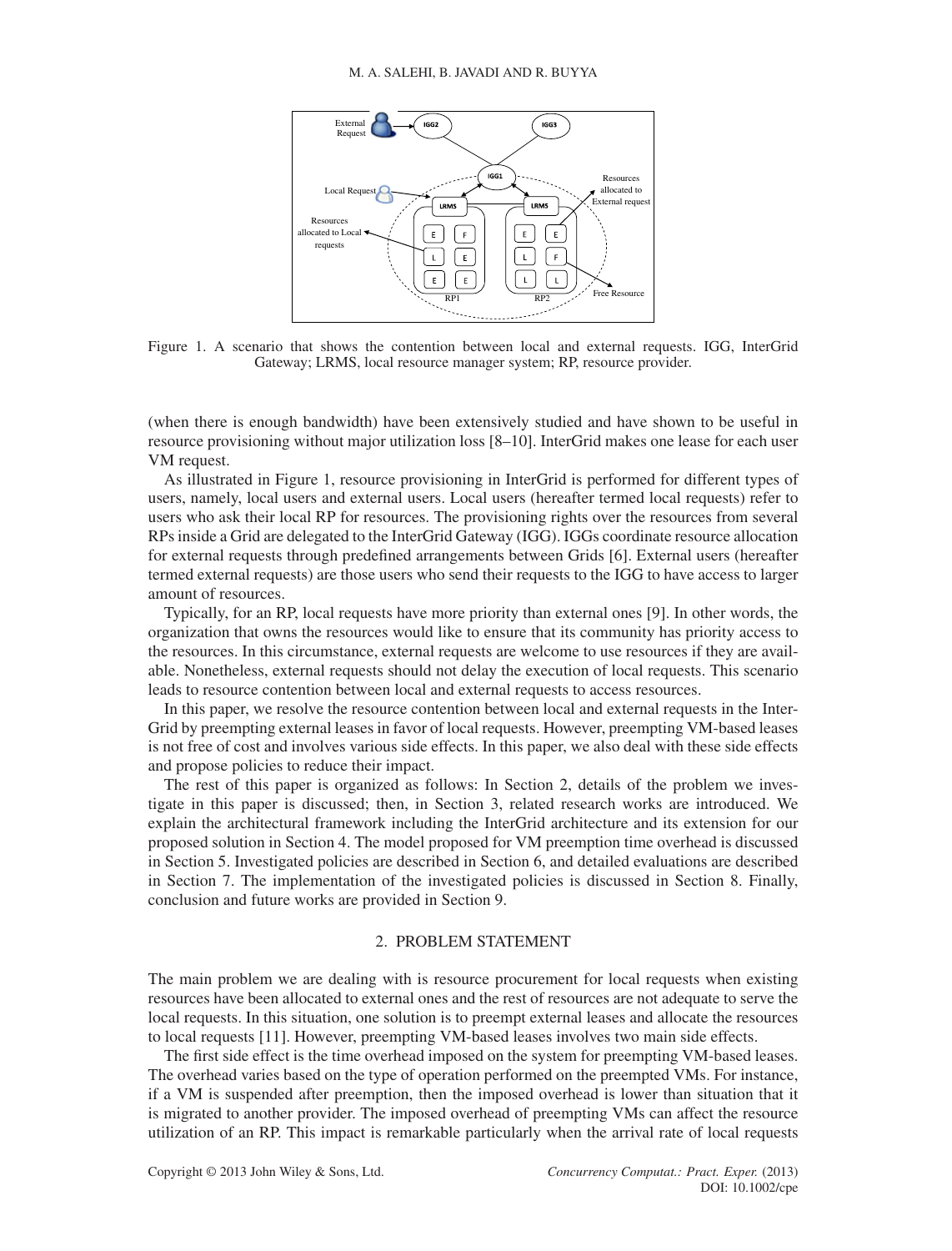#### RESOURCE PROVISIONING BASED ON VM PREEMPTION



Figure 2. Resource contention takes place when the interval  $t_1$  to  $t_2$  is requested by a local requests. In this situation, both currently running leases and those waiting in the queue are affected.

is high. Additionally, precise estimation of the imposed overhead is necessary for implementing preemption-based resource scheduling [3].

Existing works on modeling the time overhead of VM preemption [1, 3] consider the amount of memory that should be deallocated, the number of VMs mapped to each physical node, and the use of local or shared storage. However, there are other factors such as communication between VMs that also have to be considered. Therefore, the second problem we address in this paper is to model the overhead time of preempting VM-based leases by taking into account the possible communication between VMs of leases.

The second side effect of preempting leases is increasing the makespan time of the external requests. Indeed, many of the current distributed systems use a variation of the backfilling policy for scheduling [12–14]. In the backfilling, future resource availabilities are reserved for requests that are waiting in the queue. Preempting leases and vacating resources for local requests can potentially affect these reservations. For instance, in Figure 2, vacating resources between  $t_1$  and  $t_2$ affect the currently running leases (leases one and four) as well as reservation waiting in the queue (leases two, three, and five). The affected leases and reservations are scheduled at a later time in the scheduling queue. Therefore, preempting external leases delays their execution and increases their makespan time.

By getting lease preemption possible in an RP, there is a possibility that several leases have to be preempted to free sufficient resources for an arriving local request. Therefore, there are potentially several sets of candidate leases that can be preempted. We term each set of the candidate leases a *Candidate Set*. For example, in Figure 2, if a local request needs one VM for the duration of  $t_1$ to  $t_2$ , then the candidate sets are leases  $\{1, 2\}, \{1, 3, 5\}, \{4\}$ . Selecting different candidate sets for preemption affects the amount of imposed overhead as well as the makespan of external requests. Therefore, the third problem we address in this paper is how to choose an optimal candidate set for preemption in a way that the side effects of preempting leases are reduced.

In summary, this paper makes three contributions as follows:

- (i) Facilitating preemption of VM-based leases to allocate local requests.
- (ii) Modeling the imposed overhead of preempting VM-based leases with respect to the performed operation on the VMs.
- (iii) Proposing preemption policies to determine the optimal set of leases for preemption.

## *2.1. Problem formulation*

The formal definition of the problem can be stated as follows:

- $\bullet$  *L<sub>i</sub>*: Lease *i*.
- $R_j$ : Local request *j*
- $\tau(L_i) \in \text{LeaseTypes}$  (see Section 4.2)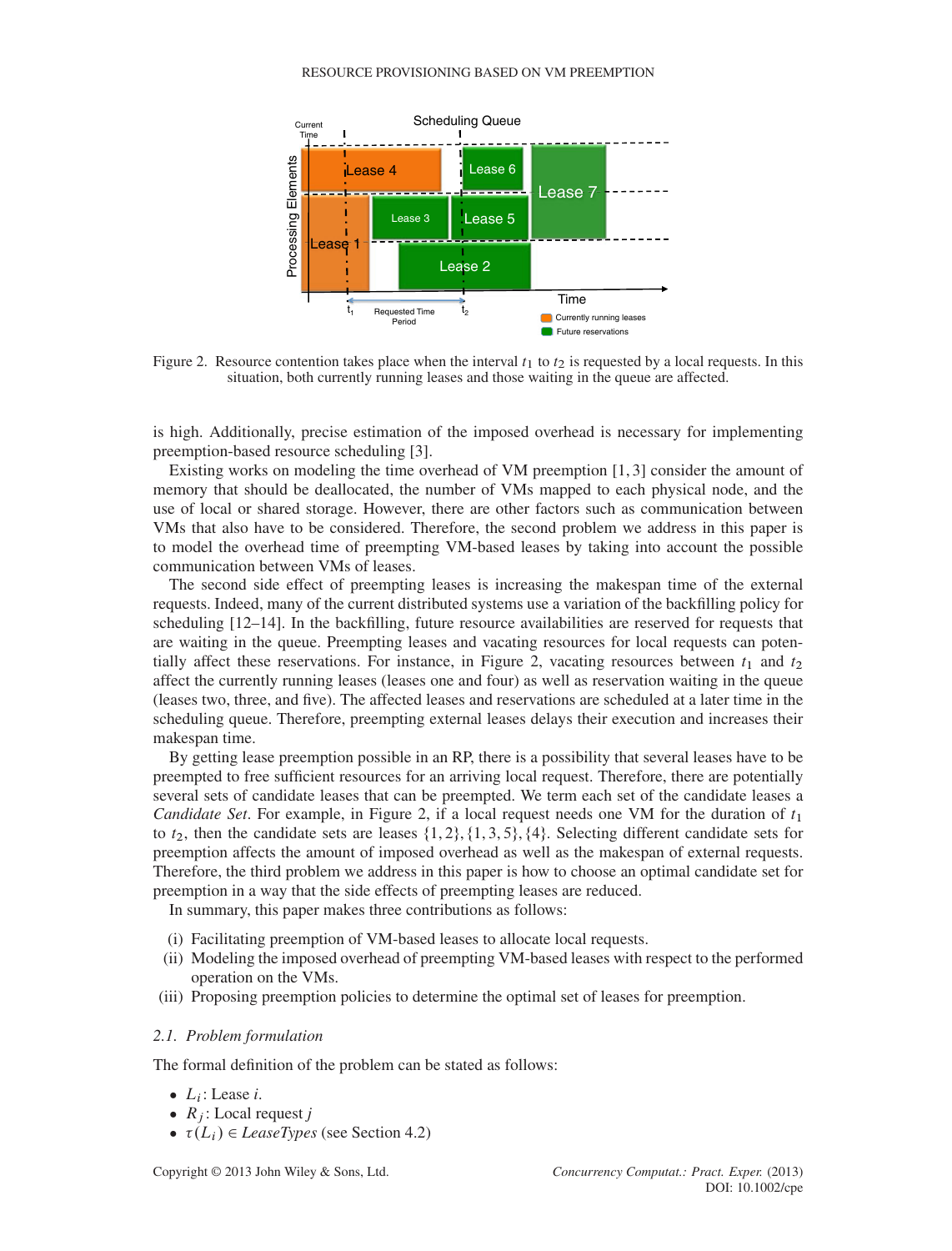- $v(x_i)$ : Number of VMs in the lease/request *i*.
- $\bullet$   $h(L_i)$ : Overhead time of preempting lease *i*.
- $\bullet$   $p(L_i)$ : Category of lease *i* (local or external) and defined as follows:

$$
p(L_i) = \begin{cases} 1 & \text{if external request} \\ 0 & \text{if local request} \end{cases}
$$

According to the aforementioned definitions, candidate set  $m$  for allocating local request  $R_i$  can be presented as follows:

$$
C_m: \left\{ L_i \mid p(L_i) = 1 \& v(R_j) \leq \sum_{i=1}^{N_m} v(L_i) \right\}
$$
 (1)

where  $N_m$  is the number of leases involved in candidate set  $C_m$ . If there are *S* candidate sets, then all candidate sets can be presented as follows:

$$
A: \{C_m \mid 0 \le m \le S - 1\} \tag{2}
$$

Finally, a preemption policy can be presented as a function that selects an appropriate candidate set out of all candidate sets (i.e. *policy* $(A) = C_m$ ).

We believe that in an RP with many nodes and requests, selecting a proper candidate set for preemption is crucial and leads to significant reduction in preemption overhead time and increases user satisfaction. Although the problem we are investigating is in InterGrid context, it could be also applied to other lease-based Grid/Cloud RPs where requests with higher priority (such as local or organizational requests) coexist with other requests.

Specifically, the environment and assumptions we consider in this research share similarities with current public Cloud providers. One important similarity is that our proposed preemption policies do not have any assumption or estimation about the leases duration. However, there are differences that can be considered in a future research direction. Most importantly, prioritizing leases in public Cloud providers are economy driven (e.g Spot, On-demand, and Reserved instances in Amazon EC2 have different prices and different priorities). Another difference is that public Clouds are primarily tailored for transactional workloads [15], such as web transactions. Nonetheless, leases we consider in this research are in form of batch requests.

## 3. RELATED WORK

Although preemption was not extensively studied in distributed computing previously [12], emergence of resource provisioning based on VMs has motivated many research works to be undertaken in the area.

Haizea [8] is a lease scheduler that schedules advance-reservation and best-effort leases. Haizea preempts best-effort leases in favor of advance-reservation requests. In case of preemption, the basic preemption policy in Haizea tries to affect (preempt) the minimum possible number of leases (see Section 6.2 for detailed description). By contrast, we propose and compare policies that determine the optimal candidate set for preemption on the basis of its imposed overhead and the number of leases affected. In Haizea, all preempted leases are suspended and put in the queue to be resumed later, whereas we consider a diversity of lease types that enable more operations, such as migration of the leases.

In another research undertaken by Sotomayor *et al.* [3], the overhead time imposed for suspending and resuming a VM-based lease is estimated. The proposed model is based on the amount of memory that should be deallocated, the number of VMs mapped to each physical node, the local or global memory used for allocating VMs, and the delay related to commands being enacted. Nonetheless, they have not considered situation where there is communication between VMs of a lease.

Walters *et al.* [2] introduced a preemption-based scheduling policy for combination of batch and interactive jobs within a Cluster. In this work, batch jobs are preempted (suspended) in favor of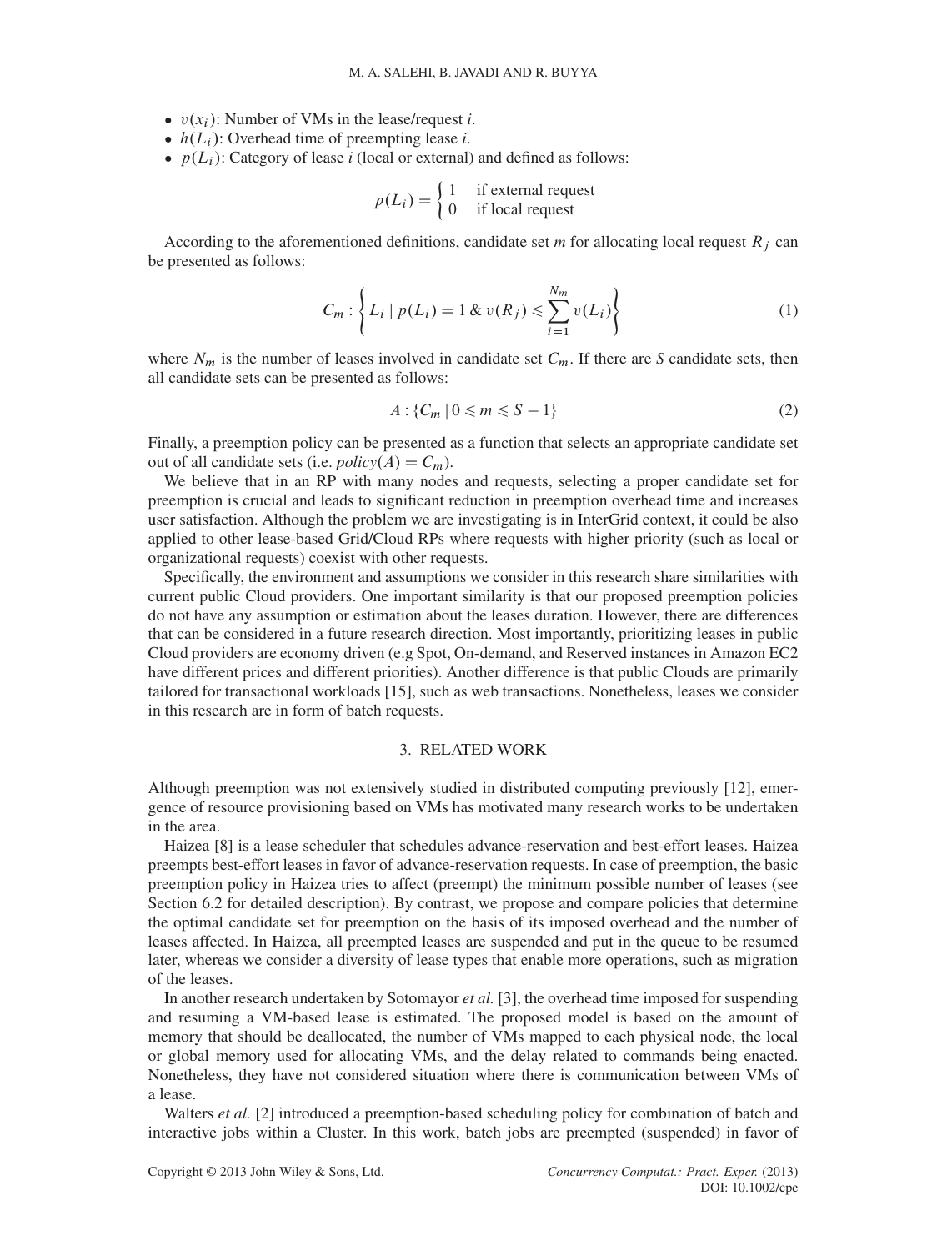interactive jobs. The authors introduce different challenges in preempting jobs including selecting a proper job to be preempted, checkpointing of the preempted job, and VM provisioning. Their preemption policy is based on weighted summation of several factors such as the time spent in the queue. By contrast, we consider various operations for preemption and model the overhead of performing these operations.

Kettimuthu *et al.* [16] focused on the impact of preempting parallel jobs in supercomputers for improving their average and worst case slow down. The authors suggested a preemption policy, called selective suspension, where an idle job can preempt a running job if its suspension factor is adequately more than the running job.

However, the authors do not specify which job should be preempted; instead, they decide when to do the preemption. The proposed policy is starvation-free because it operates based on the response ratio of jobs.

Isard *et al.* [17] investigate the problem of optimal scheduling for data intensive applications, such as Map-Reduce [17], on the Clusters that computing and storage resources are close together. They propose a scheduling policy that preempts currently running job to maintain data locality for a new job. Although the scheduling policy is based on job preemption, the authors do not discuss which job is selected to be preempted amongst several candidates.

Snell *et al.* [12] consider the impact of preemption on the backfilling scheduling. They provide policies to select a set of jobs for preemption in a way that jobs with higher priority are satisfied and the resources utilization increases. In this work, the preempted job is restarted and rescheduled in the next available time. Our work is different than Snell *et al.* from several aspects. Firstly, we consider VM-based leases that offer more choices for the preempted lease. Secondly, Snell *et al.* recognize the best set of running jobs for preemption, whereas in our contribution, the preemption policy considers current leases as well as the reservations waiting in the queue. The third difference is that they do not consider the overhead of preempting jobs. In fact, by killing the preempted jobs, they reduced the overhead to zero. Nonetheless, the computational power is wasted in that case.

# 4. ARCHITECTURAL FRAMEWORK

In this section, we briefly overview the InterGrid architecture and the required extension in terms of different lease types for the proposed solutions. This section also provides necessary background for the implementation explained in Section 8.

# *4.1. InterGrid architecture*

InterGrid provides an architecture and policies for federating Grids [6]. Figure 3, illustrates a scenario in which multiple Grids, are federated through IGGs. A Grid has predefined peering arrangements [6] with other Grids, through which IGGs coordinate adoption of resources from other Grids. An IGG is aware of the peering terms between Grids, selects suitable Grids that can provide the required resources, and replies to requests from other IGGs. In InterGrid, each request is contiguous and has to be served within resources of a single RP.

The local resource manager system  $(LRMS)^{\ddagger}$  is the resource manager in each RP that provisions resources for local and external requests.

The main part of InterGrid architecture is the IGG. The core component of IGG is its *Scheduler*, which implements provisioning policies and peering with other IGGs. The scheduler orders creation, starting, and stopping of VMs through the VM manager (VMM). VMM implementation is generic; so, different LRMSs (in different RPs) can interact with it. Currently, it is possible for VMM to connect to OpenNebula [18], or Eucalyptus [19] to manage the local resources. In addition, two interfaces to connect to a Grid middle-ware (i.e. Grid'5000 [4]) have been developed. Moreover, an emulated LRMS for testing and debugging has been implemented for the VMM.

<sup>‡</sup> This component is also called virtual infrastructure engine in the InterGrid.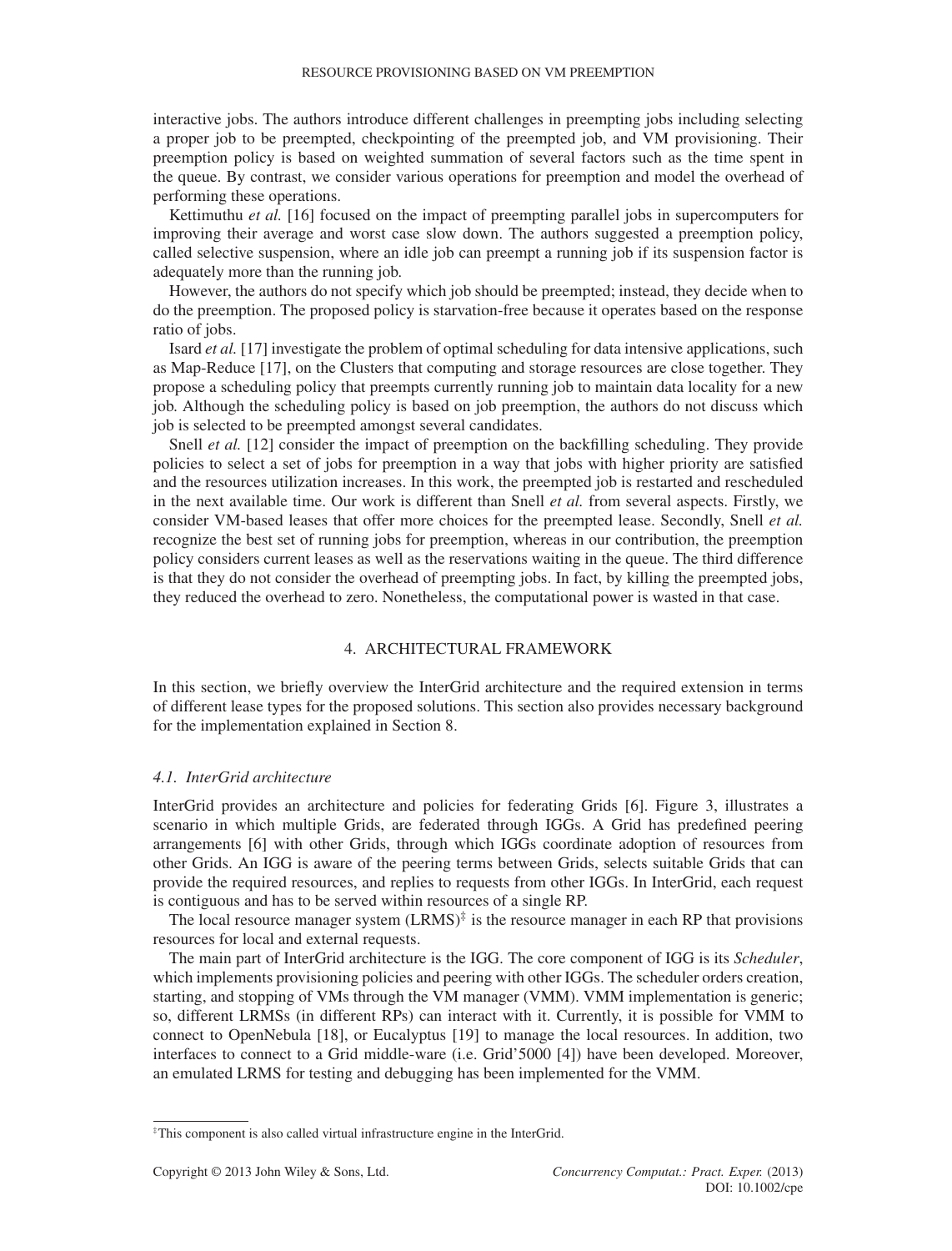## M. A. SALEHI, B. JAVADI AND R. BUYYA



Figure 3. A high-level view of InterGrid architecture. LRMS, local resource manager system; RP, resource provider; IGG, InterGrid Gateway.



Figure 4. Internal structure of the InterGrid Gateway. (IaaS: Infrastructure as a Service).

The internal architecture of IGG is illustrated in Figure 4. The persistence database is used for storing information of IGG such as VM templates and peering arrangements. The management and monitoring provide command-line tools to configure and manage IGG. The communication module provides an asynchronous message-passing mechanism between IGGs, which makes IGGs loosely coupled and fault-tolerant.

# *4.2. Introducing different lease types*

To tackle the challenges mentioned in Section 2, we should first make the preemption possible in lease terms agreed between RP and consumer in InterGrid. In fact, one difference between job-based and lease-based resource provisioning is that jobs can be preempted without notifying the job owner. However, this is not the case for leases [7]. Therefore, to make preemption possible for leases, in this section, we come up with regulations in the lease terms. For that purpose, we introduce different request types in InterGrid [11].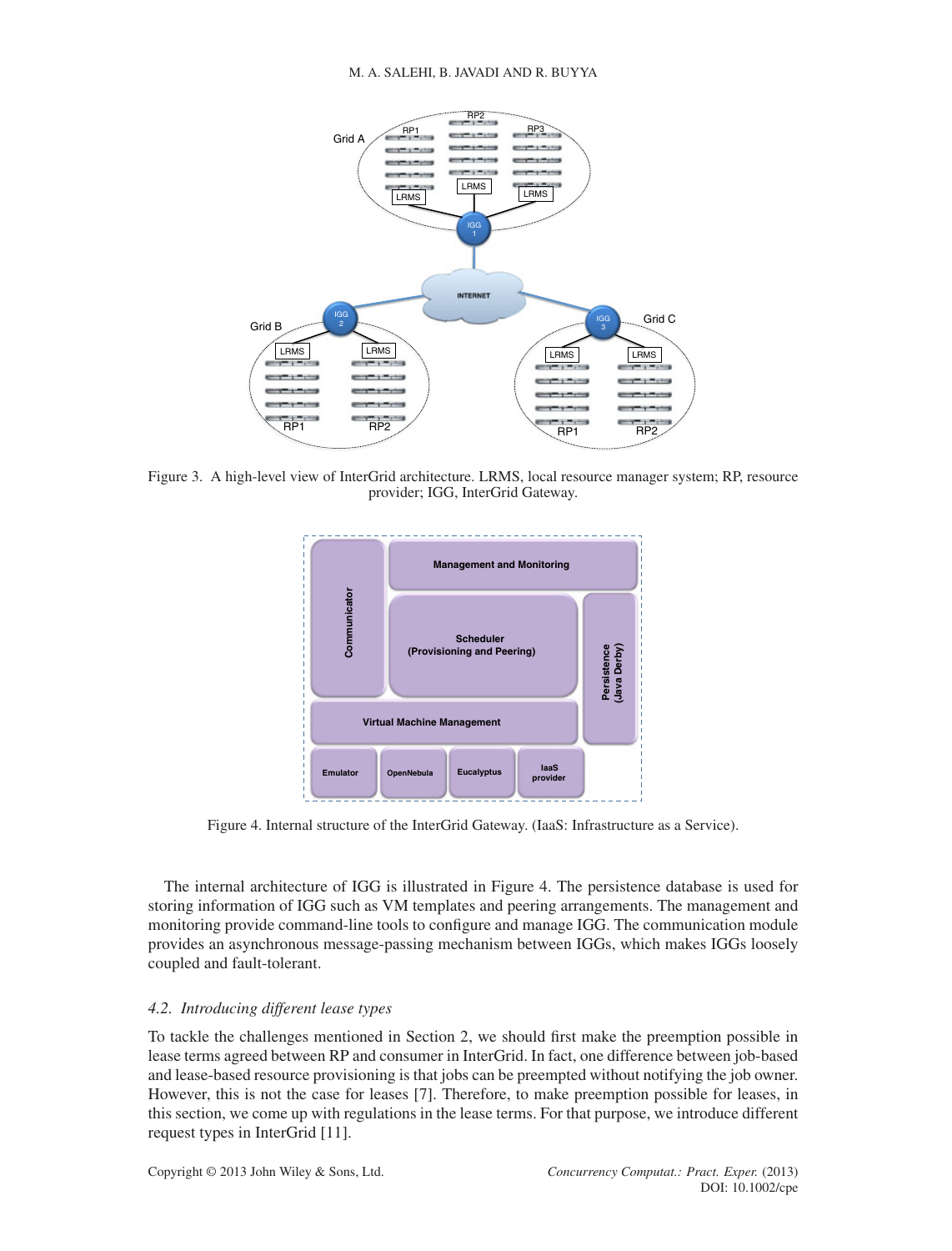Currently, a request issued by a user in InterGrid has the following characteristics:

- VM template needed by the user.
- Number of VMs.
- Ready time is the time that requested VMs should be ready.
- Deadline is the time that serving the request must be finished (this is an optional field).

We extend the InterGrid request by adding the 'request type' to it; therefore, users can select type of their requests. When a reservation is created for a user request, the 'request type' is mapped to 'lease type'.

On the basis of the request/lease type, the scheduler determines how to schedule the lease and which operation should be performed on the preempted lease(s).

Different request types we consider for requests in InterGrid are broadly classified as best-effort and deadline-constraint requests. More details of different request types are as follows:

- *Best-Effort-Cancellable*: These requests can be scheduled at any time after their ready time. Leases of such type can be canceled without notifying the lease owner. Cancellable leases neither guarantee the deadline nor the duration of the lease. Such leases are suitable for map-reduce-like requests [17]. Spot instances [20] in Amazon EC2 $\frac{8}{3}$  is another example of Cancellable leases.
- *Best-Effort-Suspendable*: Leases of this type can be suspended at any time but should be resumed later. This type of lease guarantees the duration of the lease but not in a specific deadline. Suspendable leases are flexible in start time and can be scheduled at any time after their ready time. In the case of preemption, these leases should be rescheduled to find another free time-slot for the remainder of their execution. Suspendable leases are suitable for Bag-of-task [21] and Parameter Sweep type of applications [22].
- *Deadline-Constraint-Migratable*: These leases guarantee both the duration and deadline of the lease. However, there is no guarantee that they will be run on a specific resource(s). In other words, there is a chance for the lease to be preempted and migrated but it will be resumed and finished before its deadline, either on the same resource or on another resource. Migratable leases are needed by applications with tight Quality of Service (QoS) demands [23]. For these applications, the lease can be migrated to a more powerful RP to meet QoS constraints of the user, such as deadline.
- *Deadline-Constraint-Non-Preemptable*: The leases associated with such requests cannot be preempted at all. These leases guarantee both deadline and duration without being preempted during the execution of the lease. This type of lease is useful for critical tasks in workflows where some tasks have to start and finish at exact times to prevent delaying the execution of the workflow [24].

We assume that local requests are all deadline-constraint and non-preemptable. However, external users can send all request types mentioned earlier. In practice, different request types correspond to different prices. Thus, users with various demands are motivated to associate their requests to different request types. Unarguably, the more flexible request type, the less expensive the lease [25]. However, we leave the market-oriented implications of the lease-based scheduling as a future work.

# 5. MEASURING THE OVERHEAD OF PREEMPTING A VM-BASED LEASE

The time overhead imposed for preempting a candidate set depends on the type of leases involved within that candidate set. In other words, the overhead is driven by the operation performed on the VMs of leases involved in a candidate set. In this part, we provide the *worst-case* model for time overhead of possible operations on the VMs of a lease.

Preempting *cancellable* leases imposes the minimum time overhead. This overhead pertains to the time needed to stop VMs of a lease. The duration of the stop operation is independent from the

<sup>§</sup> http://aws.amazon.com/ec2/spot-instances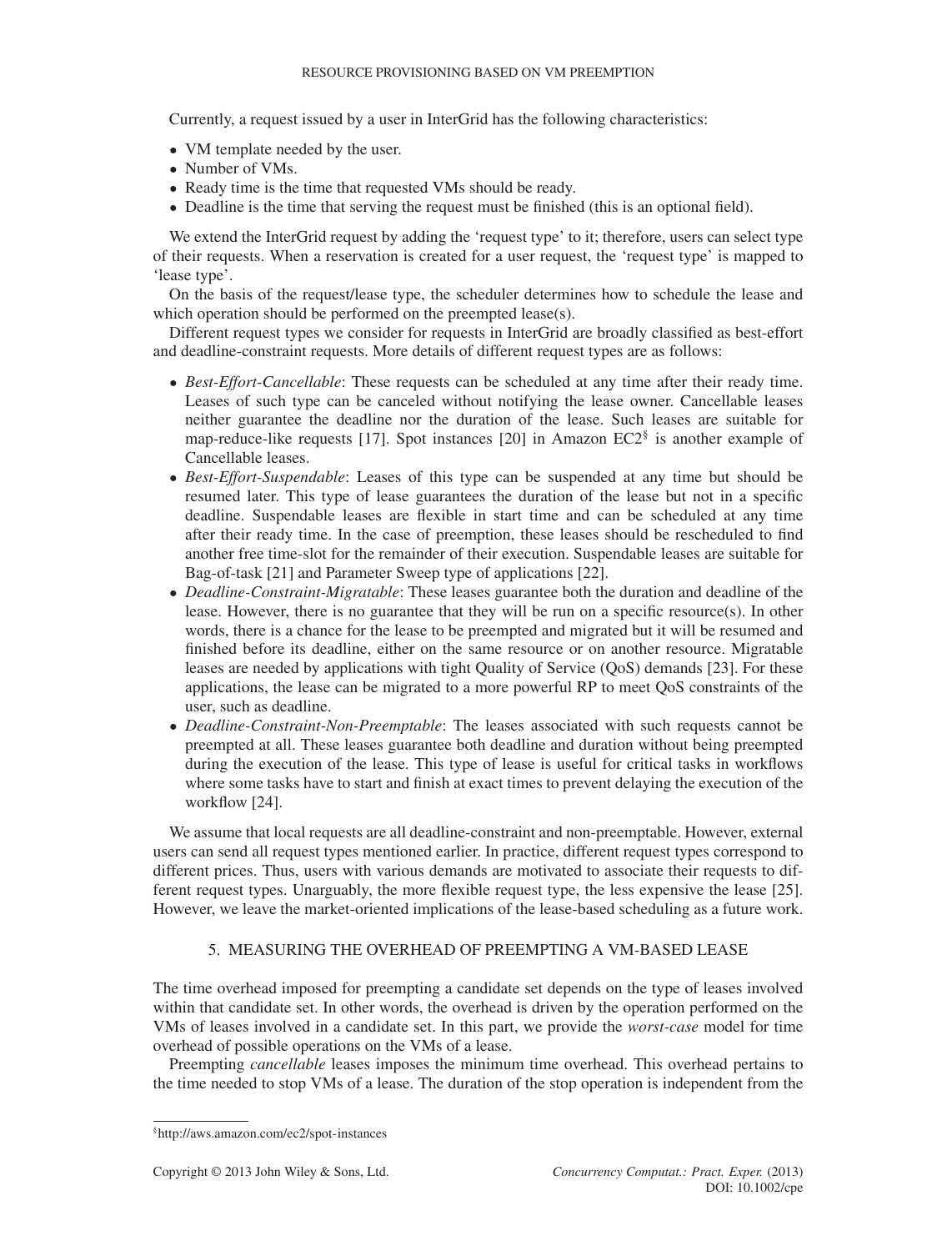VM characteristics, such as memory size of the VM, and it is almost instant [1]. In practice, this time is usually negligible [3].

Preempting a *suspendable* lease is more complicated than a cancellable lease. One complexity relates to the message exchange between the VMs of the lease. In fact, running a distributed application inside the VMs of a lease implies exchanging messages between the VMs. However, suspending a lease occurs in the VM level that is unaware of the communication. Therefore, suspending a lease can interrupt the message communication and lead to inconsistent state for jobs running inside VMs [1].

More specifically, messaging is commonly performed through the Transmission Control Protocol to assure the message delivery. If the sender host does not receive acknowledgment after a certain number of retransmissions, then the connection with the receiver is terminated. At the suspension and resumption times, there is a possibility that some VMs become unreachable and consequently some connections are lost. Therefore, it is important to coordinate the suspend and resume operations to avoid inconsistent situation.

One possible way to reduce the impact of the suspend and resume operations on the jobs running within the VMs is *pausing* them before suspending and *unpausing* VMs after resumption. Pausing a VM prevents it from accessing the processor and is supported by hypervisors such as Xen [26]. This operation is quicker (takes few milliseconds) than writing the whole memory into the disk and can be completed before the unreachable delay of Transmission Control Protocol [1].

Taking these coordinations into consideration, the time overhead of preempting a suspendable lease broadly includes the time to pause VMs, suspending (i.e. writing the memory image of the VMs to the disk), and rescheduling the lease. Accordingly, resuming the lease includes the time for VM resumption (i.e. the time for loading the VMs' memory image from the disk) and then unpausing VMs.

Because pausing and unpausing operations take a short time, usually to control the order of these operations, they are performed sequentially on VMs (e.g. based on the VM identifier) [1]. If a lease  $L_i$  contains  $v(L_i)$  VMs, then the time for pausing the VMs is  $v(L_i) \cdot t_p$  where  $t_p$  is the time to pause a single VM. In our analysis, we consider the same amount of time for pausing and unpausing operations. Therefore, the overall time overhead of pausing and unpausing is  $v(L_i) \cdot 2t_p$ .

Suspending a lease implies rescheduling it for the remainder of the execution. The time overhead of rescheduling depends on the time complexity of rescheduling algorithm. The complexity usually depends on factors such as number of physical nodes and current workload condition. Nonetheless, because our model does not assume any particular scheduling policy, we consider a constant value  $(\delta)$  for the rescheduling time overhead.

The major time overhead in suspendable leases pertains to the time for suspending and resuming VMs. The time for these operations is driven by the memory size of each VM. Specifically, the suspension time for VM<sub>j</sub> (which is shown as  $t_s^j$ ) and resumption time  $(t_r^j)$  are worked out on the basis of Equations (3) and (4), respectively.

$$
t_s^j = \frac{\text{mem}_j}{B} \tag{3}
$$

$$
t_r^j = \frac{\text{mem}_j}{r} \tag{4}
$$

where mem<sub>j</sub> is the memory size of  $VM_j$ , B is the rate of suspending megabytes of VM memory per second, and r is the rate of re-allocating megabytes of VM memory per second [3].

We consider a shared storage in the RPs to be able to resume the suspended lease on any of its hosts. In this circumstance, to avoid any possible contention on the shared storage, suspension and resumption is when these operations are performed sequentially for all VMs of the lease. Therefore, for lease  $L_i$  with  $v(L_i)$  VMs, the suspension time overhead is  $\sum_{j=1}^{v(L_i)} t_s^{j}$ .

It is worth noting that this is the worst-case analysis for the suspension and resumption time overheads. We expect that the best and average analyses that considers factors, such as an overlapping, result in lower overheads for these operations.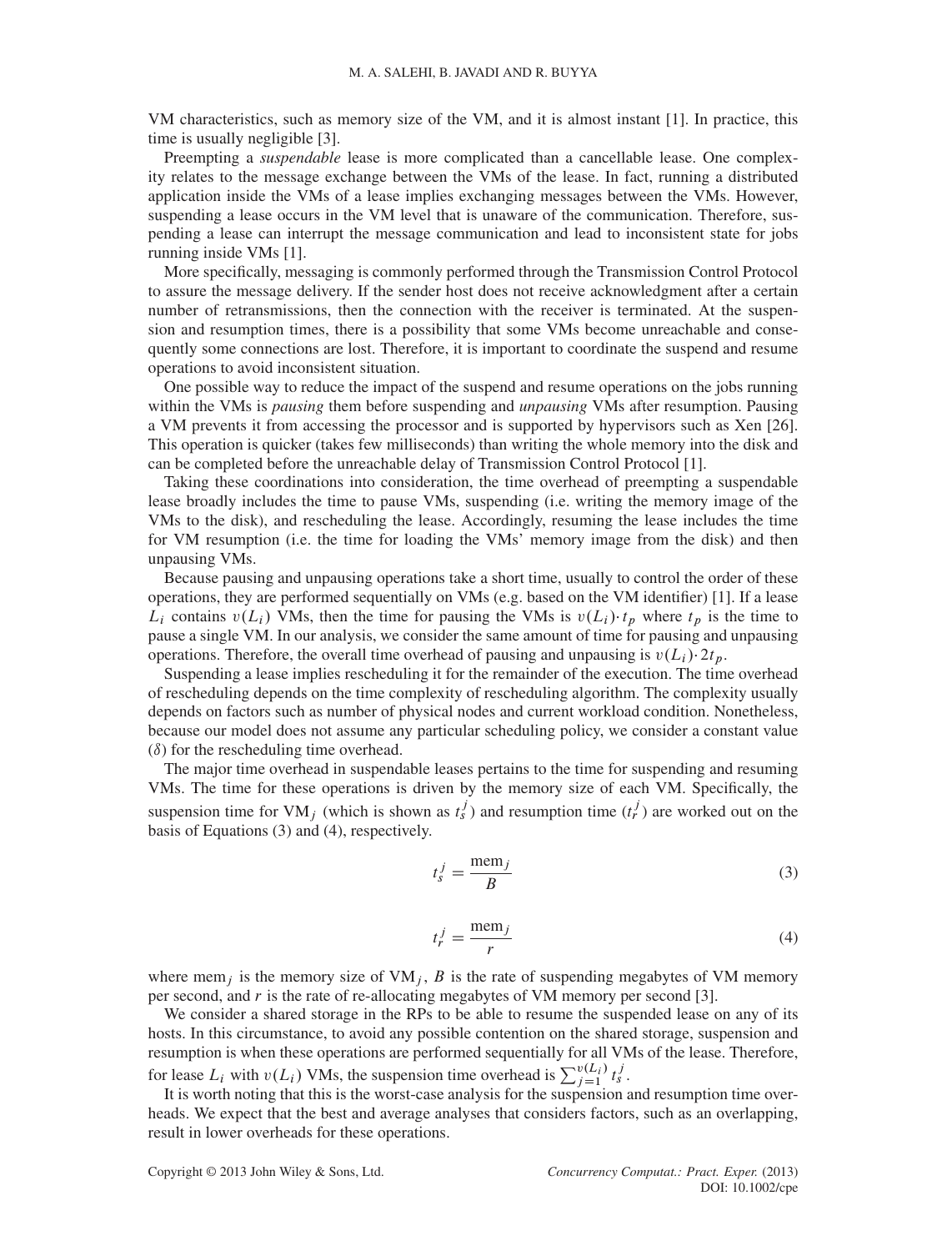By taking into account all the aforementioned factors, the overall time overhead for suspending  $(s(L_i))$  and resuming leases  $(r(L_i))$  are calculated according to Equations (5) and (6), respectively.

$$
s(L_i) = v(L_i) \tcdot t_p + \sum_{j=1}^{v(L_i)} t_s^j + \delta
$$
 (5)

$$
r(L_i) = v(L_i) \tcdot t_p + \sum_{j=1}^{v(L_i)} t_r^j
$$
 (6)

where  $t_p$  is the time for pausing a VM,  $t_s^j$  is the time overhead of suspending j th VM of a lease, and  $t_r^j$  is the time overhead of resuming j th VM of a lease. Therefore, the overall time overhead of preempting a suspendable lease  $(h(L_i))$  is as follows:

$$
h(L_i) = 2v(L_i) \tcdot t_p + \delta + \sum_{j=1}^{v(L_i)} (t_s^i + t_r^j)
$$
\n(7)

Time overhead imposed for preempting *migratable* leases includes VM image transferring overhead in addition to all overheads considered for suspendable leases [10]. More specifically, migrating a VM includes suspending it on source host, transferring the suspended VM to destination RP, and resuming VM in destination host. The overheads pertain to pausing, unpausing, and rescheduling VMs (i.e. finding a proper destination) also have to be taken into account.

In the transferring phase, disk memory image of suspended VM is transferred to destination host over the network [10]. The time for transferring depends on the size of the suspended VM and the network bandwidth, therefore,  $t_{\text{copy}}^j = \text{mem}_j / b$  where mem<sub>j</sub> is the size of disk memory image for  $VM_i$  and b is the network bandwidth.

In migrating VMs of a lease, suspending VMs in the source RP can be overlapped with resuming them in the destination RP. Particularly, although the second VM is being suspended in the source RP, the first VM that has already been transferred to the destination RP can be resumed without conflicting with other operations. The overhead of these operations for  $j$ th VM of the lease is driven by the max  $\{t_s^j, t_r^{j-1}\}$ . Additionally, the time for suspending the first VM  $(t_s^1)$  and resuming the last VM of the lease  $\left(t_r^{v(L_i)}\right)$ cannot be overlapped. Thus, the overall time for suspend and resume phases of migrating VMs for lease i is  $t_s^1 + \sum_{j=1}^{v(L_i)-1} \max\left\{t_s^j, t_r^{j-1}\right\}$  $+t_r^{v(L_i)}$ .

Additionally, the time for transferring VMs  $(t_{copy})$  cannot be overlapped and has to be carried out sequentially for all the VMs to avoid any contention on the shared storage. Therefore, the overall time for transferring phase of migrating a lease is as follows:  $\sum_{j=1}^{v(L_i)} t_{\text{copy}}^j$ .

The overheads regarding rescheduling, pausing, and unpausing VMs are the same as those discussed for suspendable leases. The overall overhead of migrating VMs of lease  $L_i$  can be worked out on the basis of Equation (8).

$$
h(L_i) = \sum_{j=1}^{v(L_i)} t_{\text{copy}}^j + t_s^1 + \sum_{j=1}^{v(L_i)-1} \max\left\{t_s^j, t_r^{j-1}\right\} + t_r^{v(L_i)} + 2v(L_i) \cdot t_p + \delta \tag{8}
$$

It is worth noting that we assume that the destination host has the disk image of the VM; therefore, it is not needed to be transferring over the network.

#### 6. PREEMPTION POLICIES

When an LRMS cannot find sufficient vacant resource for a local request, it forms all candidate sets where each candidate set contains leases that their preemption creates enough space for an arriving local request. Preemption policy in this situation determines the proper candidate set for preemption.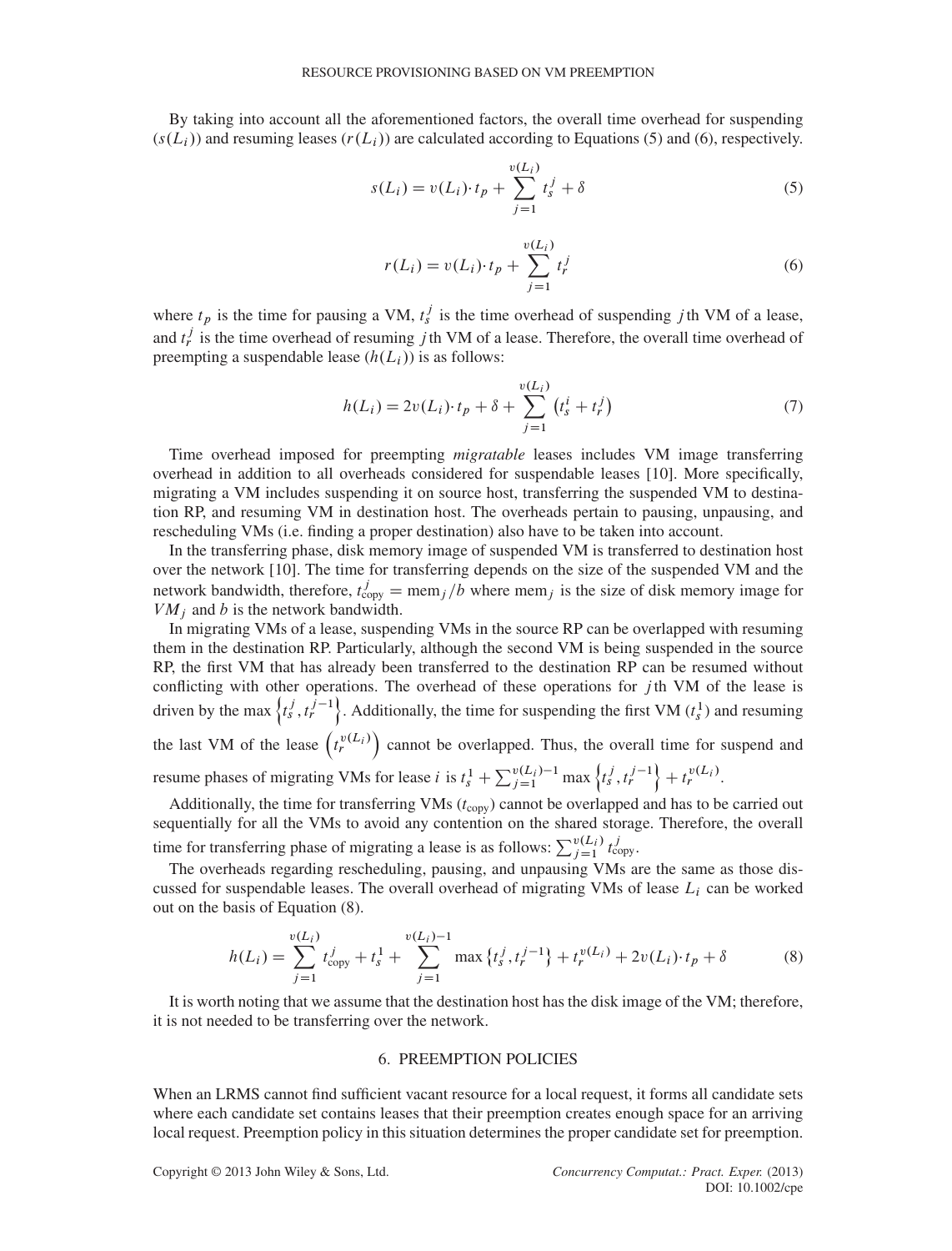From the user perspective, selecting different candidate sets is decisive for the amount of resource contention that take place within an RP between local and external requests. Additionally, it affects the waiting time of external requests. From the system centric perspective, choosing different candidate sets determines the number of VMs to be preempted as well as the operation that has to be performed on them (e.g., suspension or migration). Therefore, choosing different candidate sets influences the amount of time overhead imposed to the system.

In the following, we evaluate the impact of various preemption policies in terms of time overhead and resource contention. The first policy focuses on the system centric criteria by trying to minimize time overhead and, consequently, increase resource utilization. The second policy focuses on user centric criteria and sought to minimize the resource contention by preempting fewer leases and affecting fewer users. The third policy makes a trade-off between resource utilization and user satisfaction.

## *6.1. Minimum overhead policy*

As a system centric policy, this policy aims at maximizing resource utilization. Therefore, this policy tries to minimize the time overhead imposed to the underlying system by preempting a candidate set that leads to the minimum overhead. For this purpose the total overhead imposed to the system by each candidate set is calculated and a set with minimum overhead is selected. Minimum overhead (MOV) policy can be formally presented on the basis of Equation (9).

$$
MOV(A) = \min_{m=0}^{S-1} \{h(C_m)\}\tag{9}
$$

#### *6.2. Minimum leases involved policy*

Preempting leases makes longer waiting times for suspendable and migratable leases to get completed. In the case of cancellable leases, preempting the lease results in terminating the lease. Therefore, as a user centric policy, minimum leases involved policy (MLIP) tries to satisfy more users by creating less resource contention and preempting fewer leases.

In this policy, a candidate set that contains the minimum number of leases is selected from all the candidate sets regardless of lease types involved in each candidate set. MLIP can be presented according to Equation (10).

$$
MLIP(A) = \min_{m=0}^{S-1} \{|C_m|\}
$$
\n(10)

where  $|C_m|$  gives the number of leases involved (cardinality) in each candidate set  $C_m$ . This policy is practically used as the preemption policy in the Haizea [8] scheduler, and we use it as the *baseline* policy to evaluate the performance other preemption policies (Section 7).

#### *6.3. Minimum overhead minimum lease policy*

The two policies mentioned earlier aim to either improve resource utilization (as a system centric criterion) or minimize the number of lease preemption (as a user centric criteria). However, the minimum overhead minimum lease (MOML) policy fulfills both system and user centric criteria at the same time. The way this policy operates is depicted in Figure 5, and its pseudo code is shown in Algorithm 1. In fact, MOML makes a trade-off between MOV, which minimizes the imposed overhead, and MLIP, which minimizes the number of resource contentions.

According to Figure 5 and Algorithm 1, in MOML, the selection of a candidate set is carried out in two phases. In the first phase (pre-selection), all candidate sets that have a total overhead less than a certain threshold  $(\alpha)$  are pre-selected for the second phase (lines five to eight in Algorithm 1). The pre-selection phase increases the tolerance of acceptable overhead in comparison with MOV. In the second phase, to have fewer resource contentions, a candidate set that contains minimum number of leases is selected (lines 9 to 11 in Algorithm 1).

Selecting a proper value for  $\alpha$  determines the behavior of MOML policy. More specifically, if the  $\alpha \to \infty$ , then MOML behaves the same as MLIP. On the other hand, if  $\alpha \to 0$ , then MOML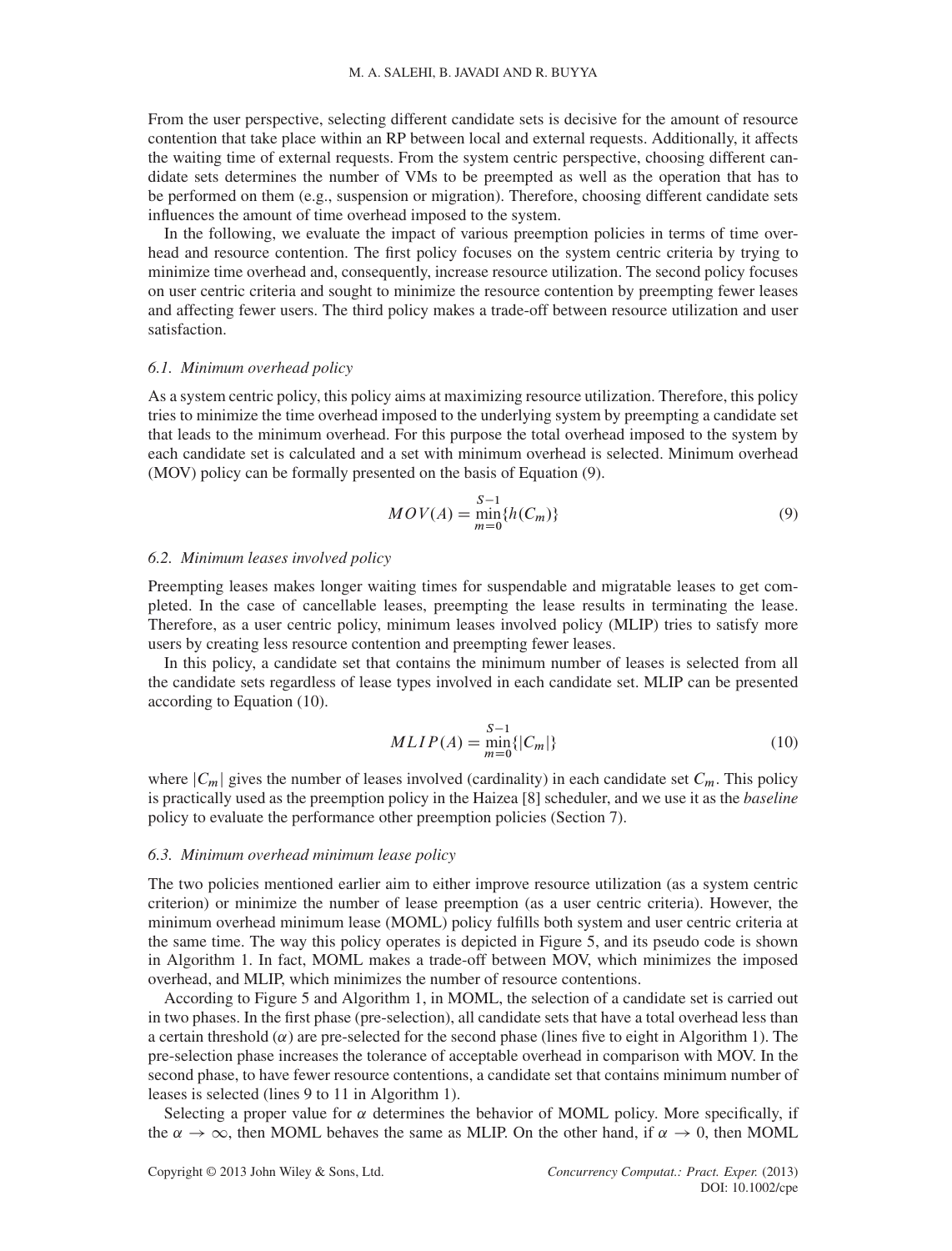

Figure 5. Pre-selection and final selection phases of minimum overhead minimum lease policy.

|                | <b>Algorithm 1:</b> Minimum overhead minimum lease preemption policy (MOML). |
|----------------|------------------------------------------------------------------------------|
|                | <b>Input:</b> Candidate Sets                                                 |
|                | <b>Output:</b> Selected Candidate Set                                        |
|                | 1 <b>foreach</b> candidate Set $\in$ Candidate Sets <b>do</b>                |
| $\overline{2}$ | Overheads. Add (qetOverhead $(candidateSet)$ );                              |
|                | 3 min $\leftarrow \infty$ ;                                                  |
|                | $4 \alpha \leftarrow$ qetMedian ( <i>Overheads</i> );                        |
|                | 5 foreach $candidateSet \in Candidate Sets$ do                               |
| 6              | $ovhd \leftarrow$ qetOverhead ( <i>candidateSet</i> );                       |
| 7              | $\textit{NoLeases} \leftarrow \text{Cardinality}(candidateSet);$             |
| 8              | if <i>ovhd</i> $\leq \alpha$ then                                            |
| 9              | <b>if</b> $Noleases < min$ then                                              |
| 10             | $selected \leftarrow candidateSet;$                                          |
| 11             | $min \leftarrow \textit{NoLeases};$                                          |
|                |                                                                              |

behaves the same as MOV. Thus, to keep the trade-off between MOV and MLIP, we consider  $\alpha$  as the *median* value of the overheads (lines one, two, and four in Algorithm 1). By choosing  $\alpha = \text{median}$ we ensure that just half of the candidate sets that have lower overheads are considered in the second phase for having a minimum number of leases.

# 7. PERFORMANCE EVALUATION

In this section, we discuss different performance metrics considered, the scenario in which the experiments were carried out, and experimental results obtained from simulation.

# *7.1. Performance metrics*

Introducing different types of leases along with preemption policy are expected to affect different parameters, which are described over the next subsections.

*7.1.1. Local and external request rejection rate.* The initial objective of this paper is to serve more local requests by preempting resources from external leases. Therefore, it is interesting to realize the efficiency of different preemption policies in terms of serving more local requests.

We define the 'local request rejection rate' that is the fraction of local requests that are rejected, possibly because of allocating resources to non-preemptable external requests or other local requests.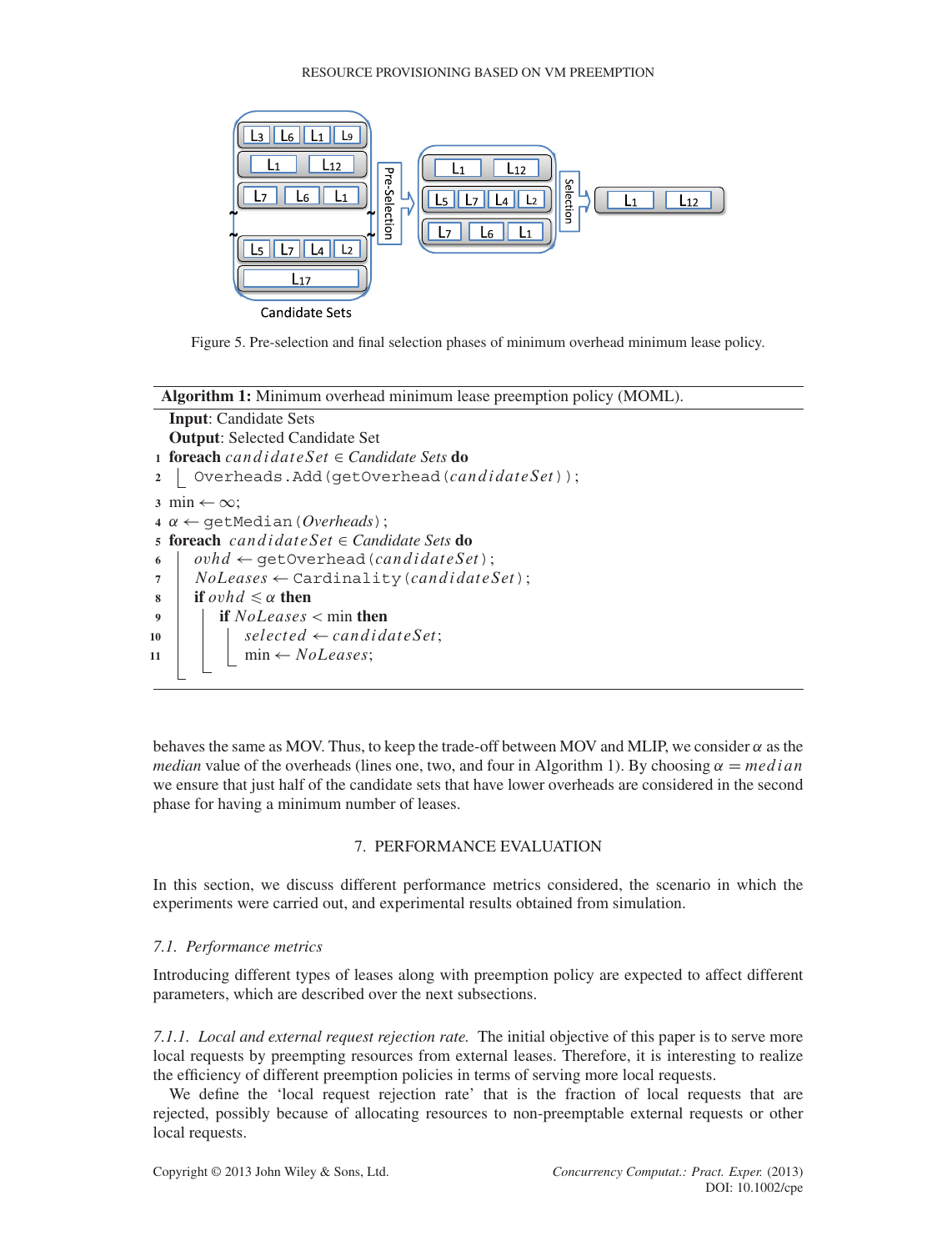Additionally, we are interested to see if decreasing local request rejection rate comes with the cost of rejecting more external requests. External request rejection rate describes this metric and shows the percentage of external requests that are rejected. The ideal case is that local request rejection rate is reduced without increasing the external request rejection rate.

*7.1.2. Resource utilization.* Time overhead is a side-effect of preempting VMs that degrades resource utilization. Therefore, we are interested to see how different preemption policies affect the resource utilization. Resource utilization is defined according to Equation (11).

$$
Utilization = \frac{computationTime}{totalTime} \times 100
$$
 (11)

where:

$$
computationTime = \sum_{i=1}^{|\lambda|} v(L_i) \cdot d(L_i)
$$
\n(12)

where  $|\lambda|$  is the number of leases,  $v(L_i)$  is the number of VMs in lease  $L_i$ , and  $d(L_i)$  is the duration of the lease  $L_i$ .

*7.1.3. Number of lease preemption.* Total number of lease preemptions is a proper metric to measure user satisfaction resulting from different preemption policies.

*7.1.4. Makespan time.* Makespan is a user centric metric that is affected by preemption. This metric is prominent for best-effort external requests that are in the risk of getting preempted several times that increases their makespan. This metric measures the amount of time; on-average, a best-effort lease should wait beyond its ready time to be completed. Makespan is calculated on the basis of Equation (13).

$$
Makespan = \frac{\sum_{i \in \beta} (c(L_i) - r(L_i))}{|\beta|}
$$
\n(13)

where  $\beta$  is the set of best-effort leases,  $|\beta|$  is the number of best-effort leases, and  $c(L_i)$  and  $r(L_i)$ show the completion time and ready time of lease  $L_i$ , respectively. Although best-effort requests are not bound to any deadline, users are more satisfied to wait less for their requests to be completed.

# *7.2. Experimental setup*

For simulation, we used Gridsim [27] as a discrete event simulator. In the experiments conducted, Lublin99 [28] has been configured to generate a two-week-long workload that includes 3000 parallel requests. Lublin99 is a workload model on the basis of the San Diego Super Computer Blue Horizon machine. Job traces collected from this supercomputer are publicly available and have been studied extensively in the past.

To simulate an RP within InterGrid, we consider a Cluster with 32 worker nodes. We assume all nodes of the RP as single core with one VM. We also assure that the number of VM(s) needed by requests would not be more than Cluster nodes. It is worth noting that our proposed model and policies are not limited to this configuration and can support multicore architectures and several VMs on each worker node.

We consider each VM of 1024 MB and a 100 Mbps network bandwidth. We also assume a shared file system (e.g., Network File System (NFS)) for the Cluster where the disk images for VMs and memory snapshots for suspended VMs are maintained. We assume each VM disk image is 2 GB. Because we consider that the disk images are replicated on all RPs in the InterGrid, they are not needed to be transferred.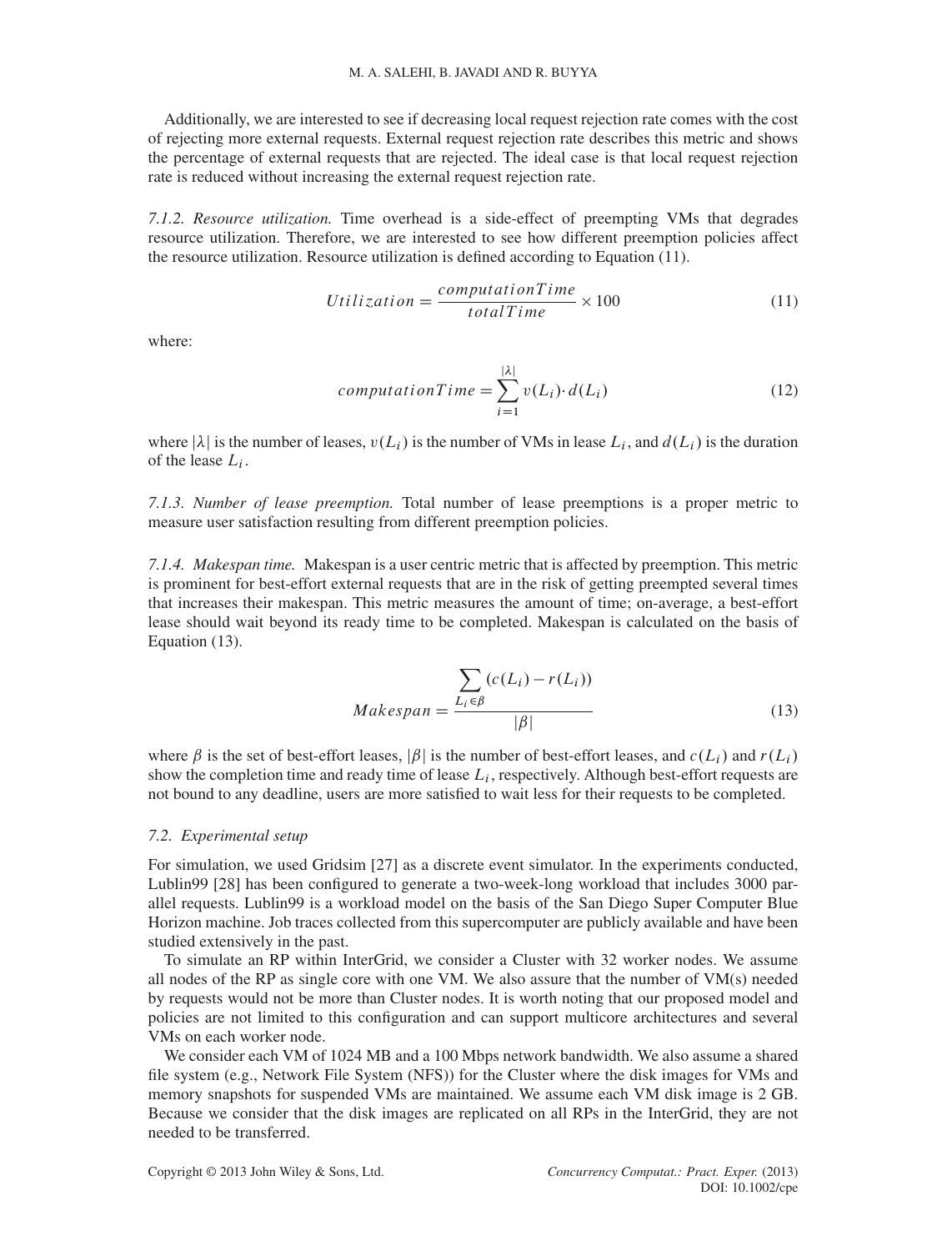On the basis of the research by Sotomayor *et al.* [3] and considering the 100 Mbps network bandwidth, the suspending rate of VM memory as  $s = 6.36$  MB/s, and re-allocating rate as  $r = 8.12$  MB/s (Section 5). Hence, in our experiments, suspension time ( $t<sub>s</sub>$ ) and resumption time  $(t_r)$  for a lease with 1 VM are 161.0 and 126.1 s, respectively. These values were also validated through experimenting in the real environment. In migrating a VM with similar configuration, the time overhead for transferring a suspended VM to another RP ( $t_{copy}$  in Equation (8)) of InterGrid is 160.2 s [10]. On the basis of our experiments, pausing and unpausing operations on each VM takes 5 ms. Finally, we employ a conservative backfilling as the scheduling policy in the LRMS. During the initial experiments in the real environment, we noticed that the average overhead time of rescheduling is 2.3 s.

We study the behavior of different policies when they face workloads with different characteristics. For that purpose, we modify the characteristics of the workloads when:

- Percentage of best-effort external requests (i.e., cancellable and suspendable) varies.
- Percentage of deadline-constraint external requests (i.e., migratable and non-preemptable) varies.
- Percentage of local requests varies.

Because Lublin workload does not provide us the request types, we generated these types uniformly and assigned them to the generated workloads. We changed the percentage of best-effort and deadline-constraint requests from 10% to 50% of the external requests, whereas the number of local requests remains constant (1000). In other configuration, local requests are also changed from 20% to 70% of the whole workload. In fact, we experimented conditions that local requests are below and above these limits. However, we noticed that not many preemption take place in those points; therefore, there is not major difference between policies. To have a realistic evaluation, in the Lublin workload, we adjusted the average number of VMs of leases to be 4 and the average duration of requests to be 2 hours.

## *7.3. Results and discussions*

*7.3.1. Local and external request rejection rate.* In this experiment, we evaluate the efficacy of the preemption mechanism in resolving the resource contention between local and external requests. For that purpose, we compare performance of the MOML policy against the baseline situation, that is, when there is no preemption mechanism in place. More specifically, we report the difference between local requests' rejection rate in these two situations.

In Table I, the mean difference of decrease in local requests rejection rate is reported (in the second column) along with a 95% confidence interval of the difference (in the third column). We use a *t*-test to work out the mean difference between these two policies. To perform the *t*-test, we have ensured that the distribution of difference is normal. Each row of the table shows results of the experiment when one characteristic of the workload, which is shown in the first column, is changed.

| Mean decrease in<br><b>Requests rejection</b><br>rate | CI of decrease in local<br>requests Rejection<br>rate | <b>Change in external</b><br><b>Rejection requests</b><br>rate |
|-------------------------------------------------------|-------------------------------------------------------|----------------------------------------------------------------|
| 72.0%                                                 | $(51.1, 92.8), p-value=0.001$                         | Not statistically significant,<br>$p$ -value=0.6               |
| 54.3%                                                 | $(35.0, 73.7)$ , <i>p</i> -value=0.001                | Not statistically significant,<br>$p$ -value=0.3               |
| 58.2%                                                 | $(40.3, 75.9)$ , <i>p</i> -value < 0.001              | Not statistically significant,<br>$p$ -value=0.6               |
|                                                       |                                                       |                                                                |

Table I. Mean difference and 95% confidence interval (CI) of decrease in local requests rejection rate and external requests rejection rate as a result of applying preempting leases in a resource provider of InterGrid.

BE, best-effort; DC, Deadline-Constraint.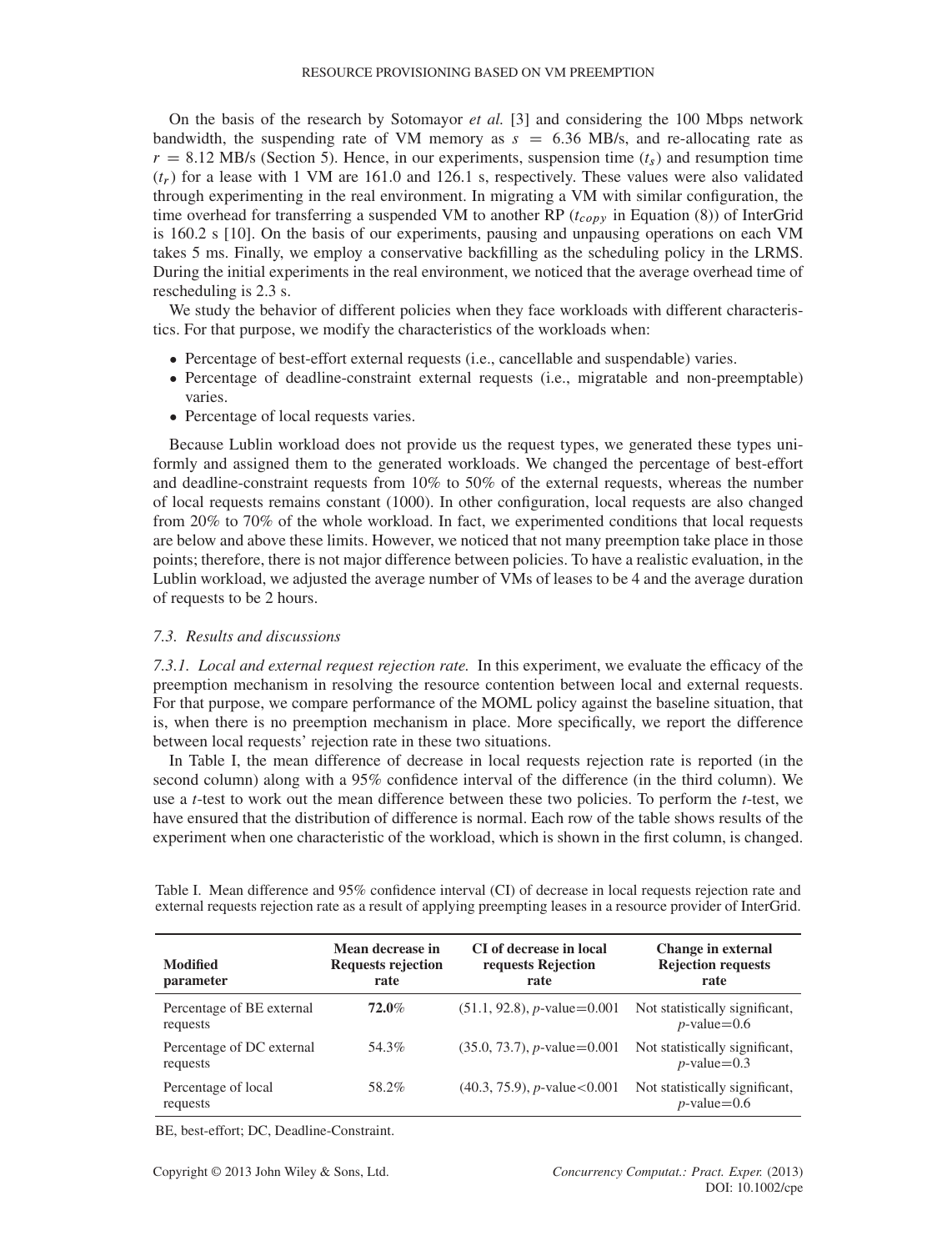According to the second column in Table I, local request rejection rate has statistically and practically significantly decreased by applying preemption mechanism in comparison with situation that there is no preemption mechanism in place. The 95% confidence interval and the corresponding *p*-value of the difference in rejection ratio of local requests is reported in the third column of Table I. More importantly, this reduction in local request rejection rate has not been with the cost of rejecting more external requests. On the basis of the fourth column in Table I, in all experiments, external request rejection rate does not change significantly.

On the basis of this experiment, the maximum decrease in the local request rejection rate occurs when the percentage of best-effort external requests is higher (the first row in Table I). In this circumstance, more local requests can be accommodated by preempting the best-effort leases.

*7.3.2. Resource utilization.* In this experiment, we measure the resources utilization when different preemption policies are applied. In all subfigures of Figure 6, it is observed that MOV results in better utilization comparing with the other policies. However, in a few points (e.g. in Figure 6(a) when 40% of the requests are best-effort), MOV has slightly less utilization than MOML. The reason is resource fragmentations (i.e. unused spaces) in the scheduling queue that leads to resource underutilization. Subfigures of Figure 6 also demonstrates that resource utilization MOML lies between MLIP and MOV.

Figure 6(a) indicates that increasing the percentage of best-effort requests improves the resource utilization; however, after a certain point (i.e. best-effort>20%), resource utilization does not fluctuate significantly in different policies. Indeed, in this situation, unused spaces are allocated to the preempted leases.

In Figure 6(b), we can see that resource utilization increases by increasing the percentage of deadline-constraint requests in all policies. In fact, having more deadline-constraint requests imply



Figure 6. Resource utilization results from different policies. The experiment was carried out by modifying (a) the percentage of best-effort external requests, (b) the percentage of deadline-constraint external requests, and (c) the number of local requests. MLIP,minimum leases involved policy; MOML,minimum overhead minimum lease; MOV, minimum overhead.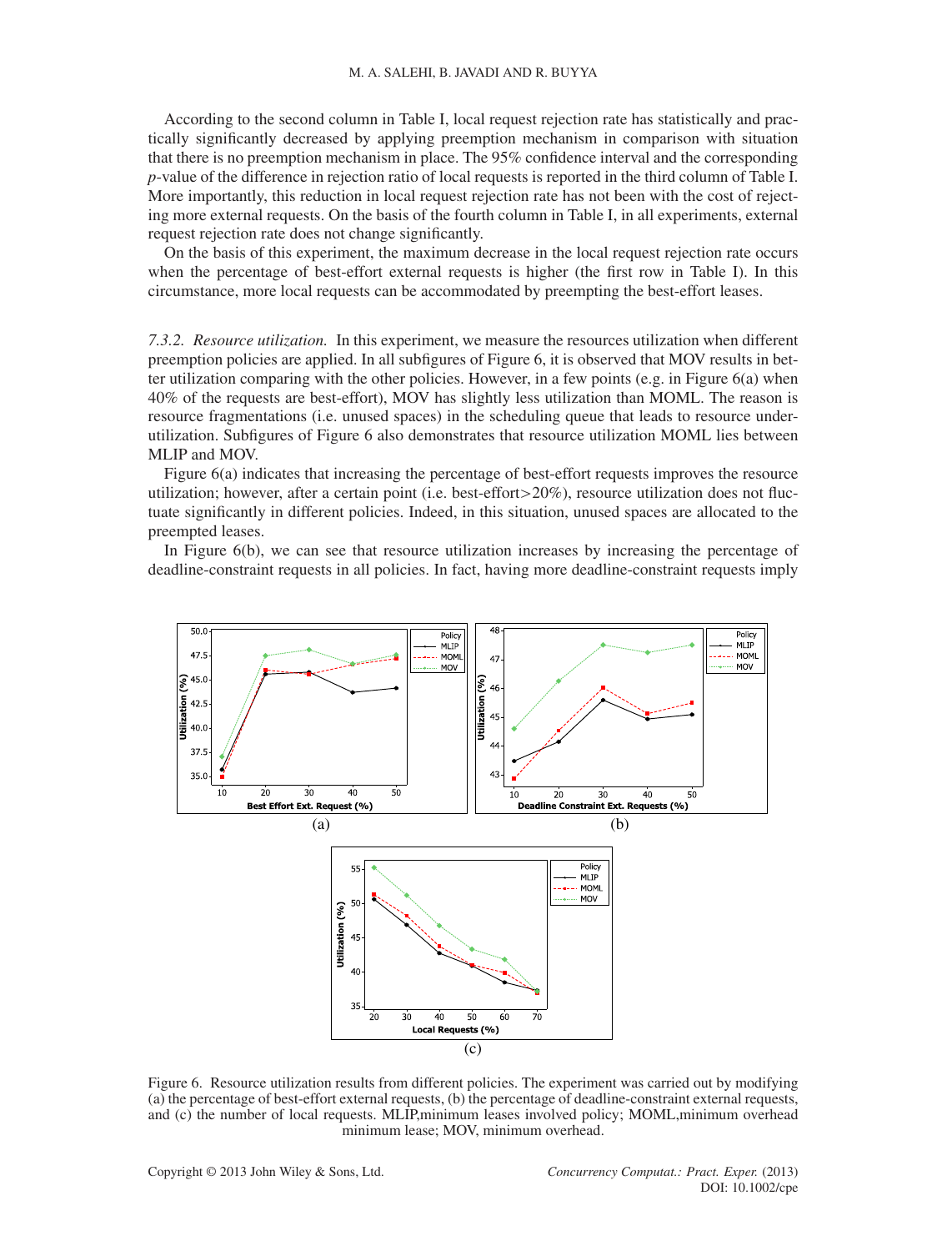fewer preemptions and more resource utilization. As expected, MOV policy outperforms other policies because of preempting leases that impose less overhead.

In Figure 6(c), it is expressed that by increasing the percentage of local requests, the number of preemption and subsequently the amount of overhead is increased. Therefore, resource utilization decreases almost linearly in all policies. Another reason for the reduction in resource utilization is that local requests are not preemptable and their scheduling leads to many fragmentation in the scheduling queue.

*7.3.3. Number of lease preemptions.* The number of external leases that are preempted in different preemption policies indicates the amount of (external) user dissatisfaction in the system.

Figure 7(a) shows that when the percentage of best-effort requests is increased, the number of preemptions rises almost linearly. For the lower percentages of best-effort external requests (besteffort<30%), MOML behaves similar to MOV; however, after that point, MOML approaches MLIP. The reason is that when the percentage of best-effort leases is high, the likelihood of having a candidate set with the minimum number of leases and not large overall overhead is high. Thus, MOML approaches MLIP.

Figure 7(b) demonstrates that the number of preemptions does not vary significantly when the percentage of deadline-constraint requests is less than 40%. In fact, in this situation, there are enough best-effort requests for preemption, and changing the percentage of deadline-constraint requests does not play an important role.

Figure 7(c) reveals the impact of number of local requests on the resource contention. We can see that in all policies, the number of lease preemptions is increased almost linearly by increasing the percentage of local requests.



Figure 7. Number of lease preemption resulted from different policies by changing (a) percentage of best-effort external requests, (b) percentage of deadline-constraint external requests, and (c) the number of local requests. MLIP, minimum leases involved policy; MOML, minimum overhead minimum lease; MOV, minimum overhead.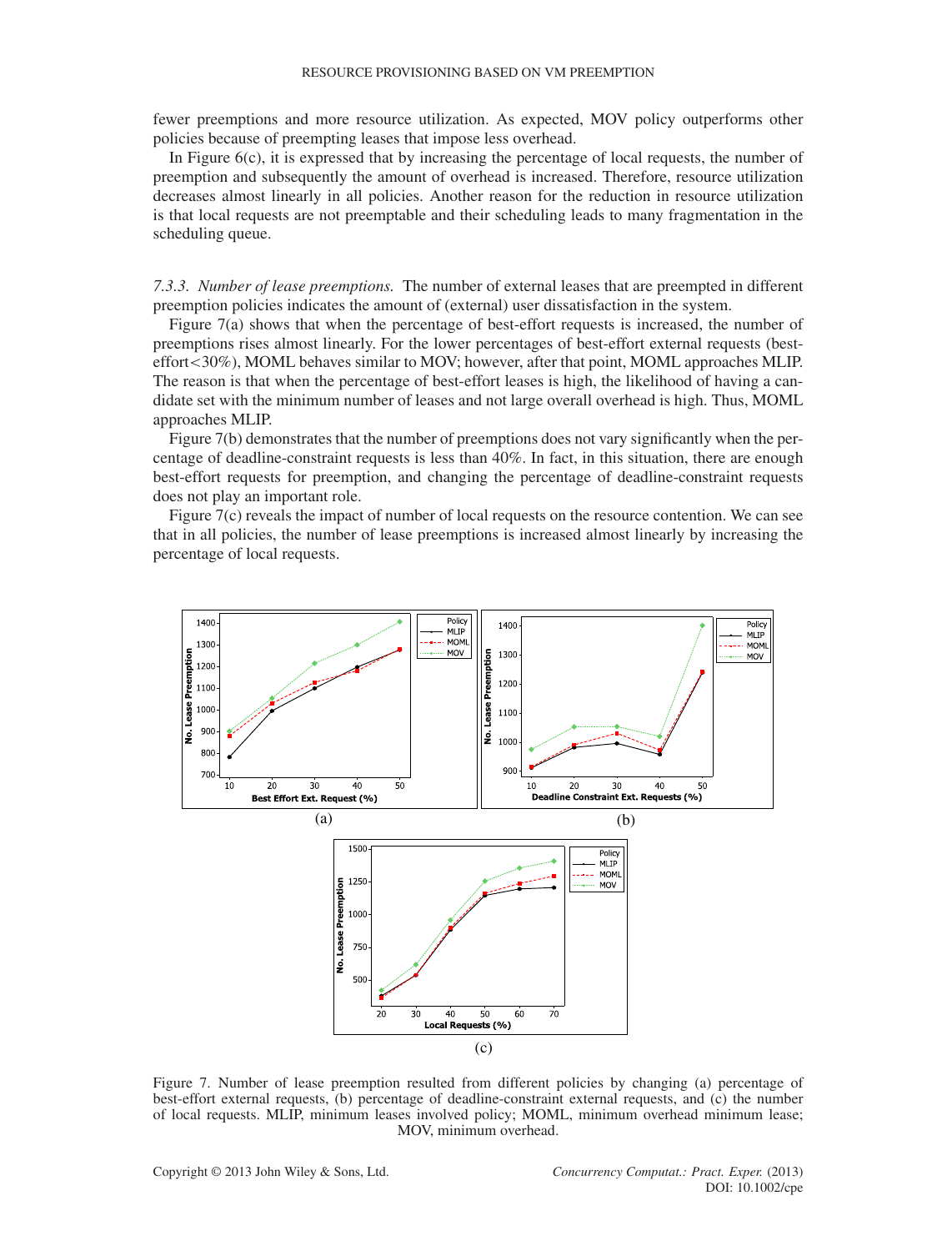In general, in all subfigures of Figure 7, MLIP results in fewer number of lease preemptions (resource contention), and MOML operates between MLIP and MOV.

*7.3.4. Average makespan time.* In this experiment, we investigate the impact of different preemption policies on the average makespan of the best-effort external requests. The results of the experiment under different workloads are illustrated in Figure 8. All subfigures of Figure 8 testify that MLIP leads to less makespan time in comparison with other policies. The reason is that MLIP disregards the type of leases for preemption. This means that, comparing with MOV, it is less likely in MLIP to preempt best-effort requests. Therefore, the best-effort requests are completed earlier, and their average makespan time is lower in MLIP. Figure 8(a) demonstrates that by increasing the percentage of best-effort requests, the average makespan time decreases after a certain point. When 20% of external requests are best-effort, because of numerous preemptions takes place, the average makespan time is in its peak. However, after that point, we notice a decrease in makespan time of the best-effort requests. This decrease occurs due to fewer deadline-constraint requests and more opportunities for local requests to be allocated. When 10% of the external requests are best-effort, because there are not many preemptable requests in the system, many local requests are rejected, and few preemption occurs. Hence, the average makespan time is low in that point.

Figure 8(b) shows that by increasing the percentage of deadline-constraint requests, the average makespan time decreases. In fact, increasing the percentage of deadline-constraint requests implies fewer best-effort external requests exist in the system. Therefore, the average makespan time for best-effort external requests is decreased.

Figure 8(c) illustrates that by increasing the percentage of local requests in the system (and consequently increasing the number of preemptions), the average makespan time is increased. As the percentage of best-effort requests is decreased by rising the percentage of local requests, we notice that makespan becomes flat when more than 50% of requests are local.



Figure 8. Average makespan time resulted from different policies. The experiment is carried out by altering (a) percentage of best-effort external requests, (b) percentage of deadline-constraint external requests, and (c) the number of local requests. MLIP, minimum lease involved policy; MOML, minimum overhead minimum lease; MOV, minimum overhead.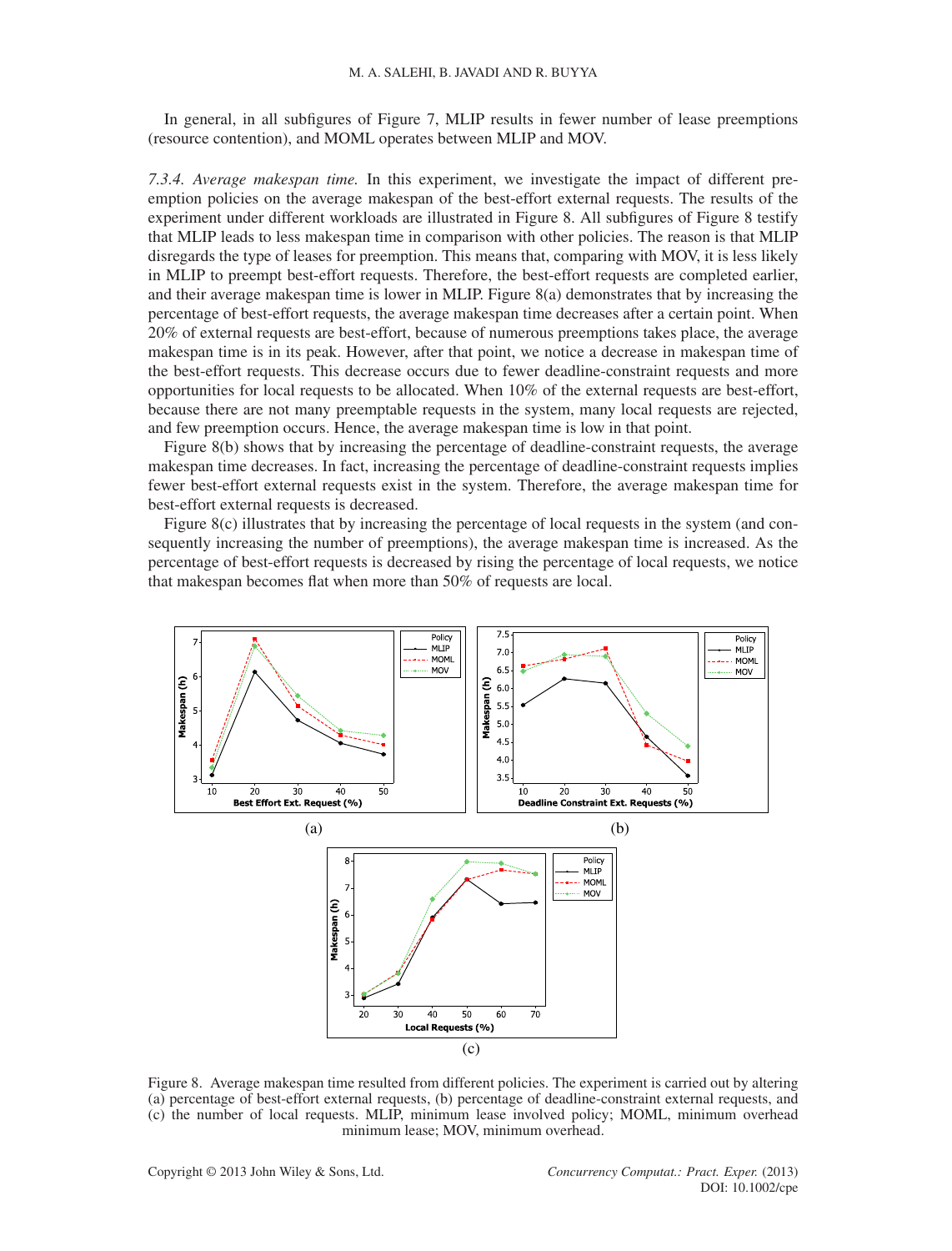# 8. IMPLEMENTATION OF THE PREEMPTION POLICIES IN THE INTERGRID

This section presents the realization of the investigated policies in the context of InterGrid. It specifically realizes the architecture described in Section 4.1.

#### *8.1. Virtualization infrastructure*

In our implementation, we consider an RP as a compute Cluster. We employed OpenNebula [18] as the virtual infrastructure manager to handle the VMs lifecycle across the Cluster. OpenNebula provides a software layer on top of hypervisors and enables dynamic provisioning of resources to requests. The architecture of OpenNebula has been designed to be flexible and modular, and supports various hypervisors and infrastructure configurations within the Cluster. For each user request, OpenNebula starts, manages, and stops VMs according to the provisioning policies in place.

Along with the virtual infrastructure manager, a hypervisor is required in each node of the RP to provide VMs. In our implementation, we use Kernel-based VM (KVM) [29] as the hypervisor within each node of the Cluster. KVM is a hardware-assisted, fully virtualized platform for Linux on X86 hardware. By installing KVM, multiple execution environments (guest VMs from different disk images) can be created on top of each physical node. Each of these VMs has private, virtualized hardware, including a network card, storage, memory, and graphics adapter.

As mentioned earlier, OpenNebula as the virtual infrastructure manager in the Cluster offers an immediate provisioning model, where virtualized resources are allocated when they are requested. However, resource provisioning in InterGrid has requirements that cannot be supported within the immediate model. For instance, requests that are subject to priorities, capacity reservations at specific times, and variable resource usage throughout a VM's lifetime.

## *8.2. Local scheduler*

Haizea is an open source scheduler developed by Sotomayor *et al.* [8, 30] that employs VM-based leases for resource provisioning. The advantage of Haizea is considering priority between leases as well as the overheads of deploying VMs (e.g. suspending and resuming) in the scheduling. Therefore, we adopt Haizea as the local scheduler of the LRMS in RPs. As a result, the scheduling capability of the virtual infrastructure manager (i.e. OpenNebula) is extended and enables the LRMS to recognize the contention between local and external requests occurs in the RP.

Adopting Haizea as the local scheduler enables leasing resources to external requests and preempt them in favor of local requests to serve them within their requested time interval. In this way, the local scheduler operates as the scheduling back-end of OpenNebula. It also employs conservative backfilling algorithms along with VMs' abilities to efficiently schedule the leases and increase the resource utilization.

Although incorporating the preemption-based local scheduler into the architecture of InterGrid enables recognition of the contention between local and external requests, the scheduler does not consider the side effects implied by preemption. Therefore, in the next step, we implement different preemption policies as discussed in Section 6, within the local scheduler to detect the resource contentions and try to minimize their impact.

#### *8.3. Evaluation scenario*

The testbed for evaluation of the implemented system is as follows:

- A four-node Cluster as the RP. Servers are three IBM System X3200 M3 machines, each with a quad-core Intel Xeon x3400, 2.7 GHz processor, and a 4 GB memory. The head node, where the LRMS resides, is a Dell Optiplex 755 machine with Intel Core 2 Duo E4500, 2.2 GHz processor, and 2 GB memory.
- The host-operating system installed in the server nodes is CentOS 6.2 Linux distribution. Also, the operating system in the head node is Ubuntu 12.4.
- All the nodes are connected through a 100 Mbps switched Ethernet network.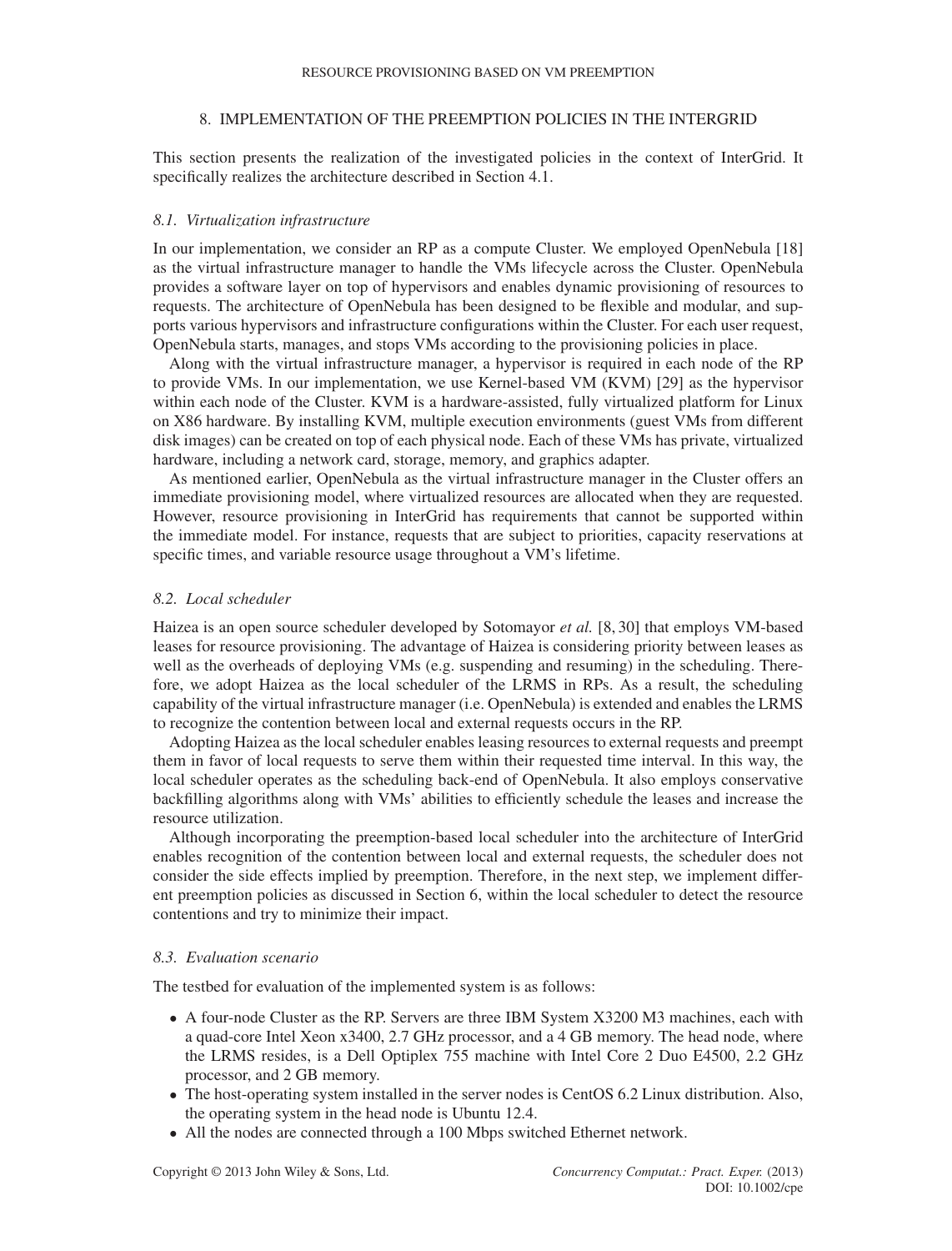- We used OpenNebula 3.4 and Haizea version 1.1 as the virtual infrastructure manager and the local scheduler, respectively.
- Qemu-KVM 0.12.1.2 is used as the hypervisor on each server.
- GlusterFS is used as the Cluster file system. It aggregates commodity storages across a Cluster and forms a large parallel network file system [31]. The disk images needed by the VMs and the memory image files (created when a VM is suspended) are stored on the shared file system.

The scenario we consider for evaluation involves an InterGrid with three IGGs with peering arrangements established between them, as illustrated in Figure 9. IGG1 has the Cluster as the RP and users from IGG2 and IGG3 request leases through the IGG interface. IGG1 receives these requests in the form of external requests and are allocated resources through the local scheduler in the LRMS of the RP. However, the RP has its own local requests that have more priority than the external ones. Information of the lease requests received by the LRMS are explained in Table II.

To be able to follow the order of events occurring in the system and demonstrate their impact, we perform the evaluation on few lease requests. According to the table, seven lease requests are submitted to the RP. Each row of the table shows the arrival time, the number of requested processing elements, the amount of memory, the duration, and the request type (i.e. local or external). We assume all external requests as BE-Suspendable. We consider 00:00:00 as the start of the experiment (i.e. the arrival of the first request), and the arrival time of other requests are proportional to the start time of the experiment. All of these lease requests use a ttylinux disk image located on the shared storage.



Figure 9. Evaluation scenario based on three InterGrid Gateways (IGGs). RP, resource provider; LRMS, local resource manager system.

| Table II. Characteristics of lease requests used in the experiments. |  |  |
|----------------------------------------------------------------------|--|--|
|----------------------------------------------------------------------|--|--|

| <b>Request ID</b> | <b>Arrival time</b> | No. nodes                     | <b>Memory (MB)</b> | Duration (s) | <b>Type</b> |
|-------------------|---------------------|-------------------------------|--------------------|--------------|-------------|
|                   | 00:00:00            | 3                             | 256                | 3600         | External    |
| 2                 | 00:05:00            |                               | 128                | 5400         | External    |
| 3                 | 00:06:00            | 2                             | 128                | 5400         | External    |
| $\overline{4}$    | 00:08:00            |                               | 256                | 5400         | External    |
|                   | 00:08:50            | $\mathfrak{D}_{\mathfrak{p}}$ | 64                 | 2400         | External    |
| 6                 | 00:09:40            | 3                             | 128                | 3600         | External    |
|                   | 00:12:00            | 5                             | 128                | 3600         | Local       |

ID, identification.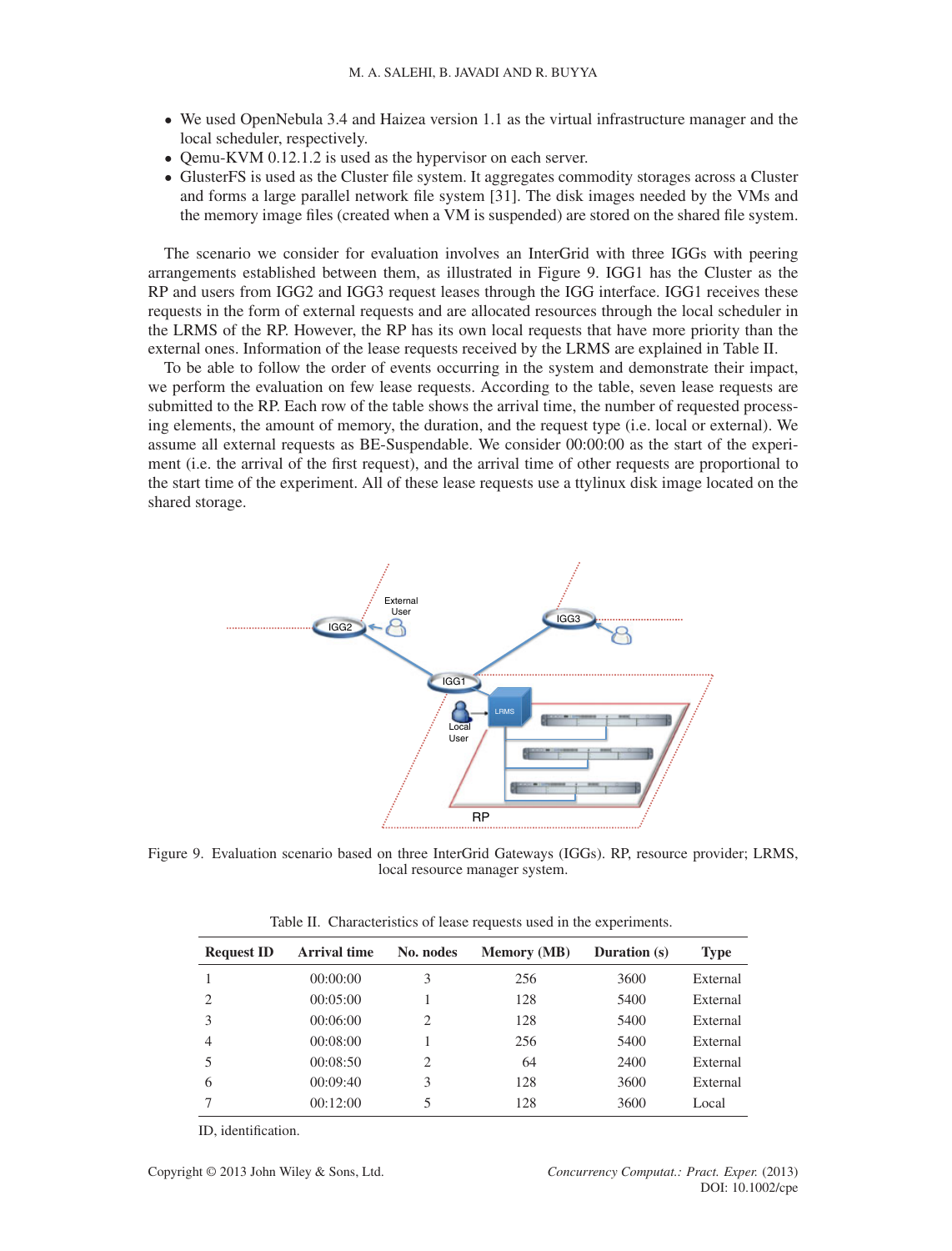For evaluation, we first demonstrate how our implementation enables InterGrid to resolve the contention between local and external requests. It shows the effect of preempting existing external leases on a virtualized physical testbed to satisfy the requirements of an arriving local request. For that purpose, we compare the baseline situation, that is, when there is not any preemption policy (No Policy (NOP)) against situation that the MOML preemption policy is applied. In the former, the local request (request ID: 7) is rejected; whereas in the latter, external leases (request identification: five and six) are preempted and vacate resources for the local requests. We notice that the local request is served without being delayed. Additionally, the RP could utilize its resources more efficiently by leasing them to the external requests.

More specifically, Figure 10 indicates how the MOML contention resolution policy allocates resources to the local request in comparison with NOP. In fact, the vertical axis in this figure shows the resource utilization variations, whereas the horizontal axis presents the overall makespan time to run the workload.

In the beginning, the resource utilization rapidly increases to 100% for both policies because of allocating resources to the arriving external requests (requests one to six in Table II). As time passes, we observe that the resource utilization gradually drops to 0% as the requests are completed. We can see that the resource utilization reduction is sharper for NOP than MOML. Indeed, when the resources are 100% utilized and the local request arrives, the MOML policy preempts external requests and schedules them after the local request. After completing the local request, the preempted external requests are resumed. As a result, the MOML policy operates with higher utilization for longer time to run the local request. Additionally, as it is presented in Figure 10, preempting external request in favor of the local requests and resuming them at a later time leads to longer makespan time for the MOML policy.

Various contention resolution policies (preemption policies) preempt different leases. Therefore, they lead to different amount of resource contention and overhead time. In the next experiment, we evaluate the efficacy of the implemented policies from the overhead, overall makespan time, and resource contention aspects. Specifically, we measure how many resource contentions are resulted from different policies. Additionally, we work out how much overhead imposed to the system by suspension and resumption operations on the preempted leases.

In Table III, the number of resource contentions as well as the amount of overhead resulted from MLIP, MOV, and MOML policies are listed. As we can see, the MLIP policy affects two leases, and the overall size of memory should be written/read to/from memory is 1152 MB. The MOV policy that aims at minimizing the overall preemption overhead. Therefore, it preempts leases that impose minimum overhead to the system (i.e.  $\{5, 2, 3\}$ ), and the amount of memory should be deallocated and snapshot on the disk is 512 MB that implies 27.8 s overhead. MOML affects just two leases  $({5, 6})$ , whereas results in 512 MB of memory suspension and resumption overhead.



Figure 10. Efficacy of the preemption mechanism by comparing minimum overhead minimum lease (MOML) preemption policy against baseline situation that there is no contention resolution in place (NOP). The vertical axis shows how the resource utilization varies over the time using these policies. The horizontal axis shows the overall makespan of running the requests in seconds.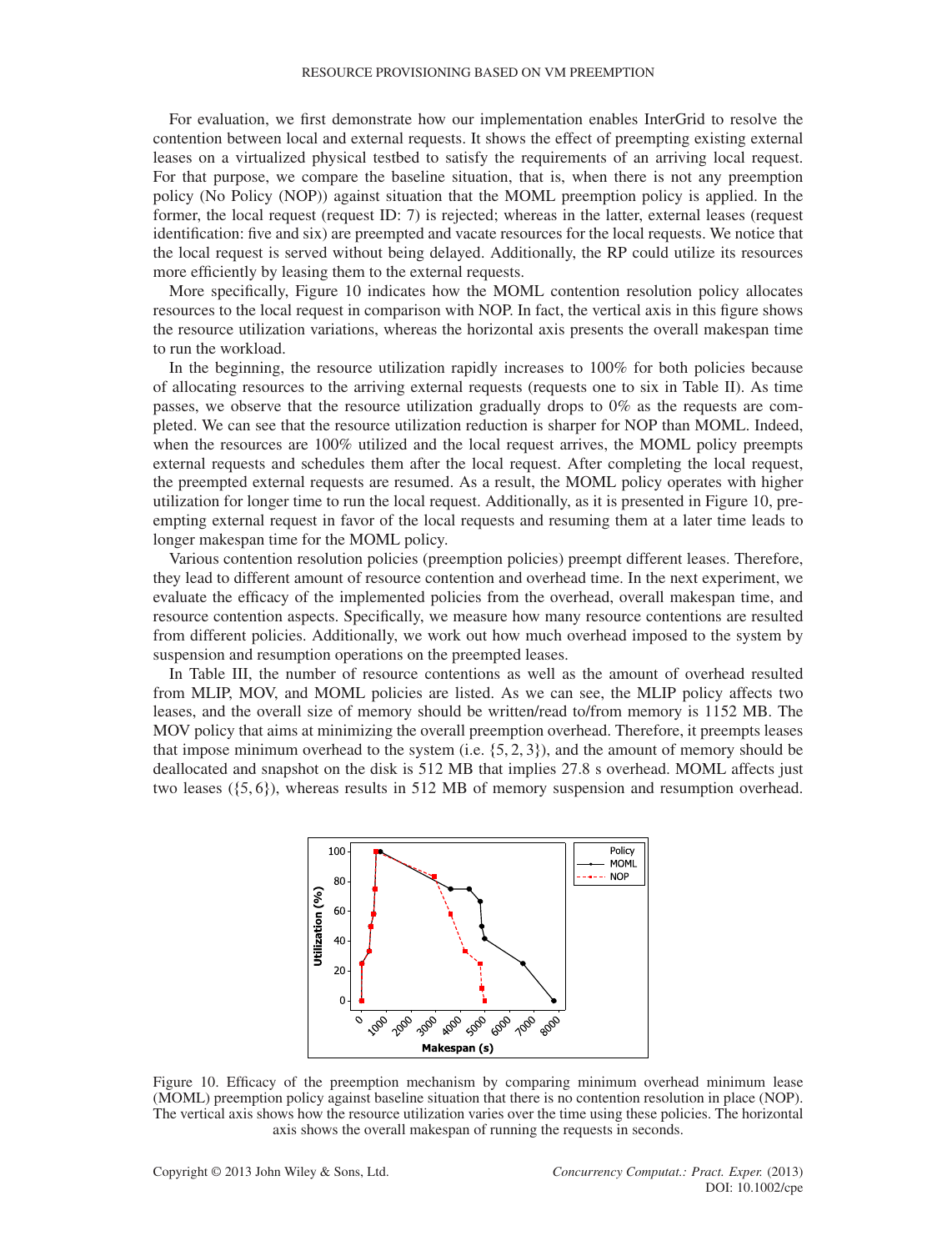| <b>Policy</b> | <b>Preempted leases</b> | Overhead (s) | Makespan (s) |
|---------------|-------------------------|--------------|--------------|
| <b>MLIP</b>   | $\{1,6\}$               | 59.9         | 7800         |
| <b>MOV</b>    | $\{5, 2, 3\}$           | 27.8         | 8479         |
| MOML          | $\{5,6\}$               | 27.8         | 7800         |

Table III. Number of resource contentions (lease preemption), overhead, and makespan resulted from applying different preemption policies.

MLIP, minimum leases involved policy; MOV, minimum overhead; MOML, minimum overhead minimum lease.

The comparison of the results from different policies indicates that the selection of different preemption policies is effective on the number of contentions and time overhead imposed to the system.

# 9. CONCLUSION AND FUTURE WORK

In this work, we explored how the resource contention between local and external requests can be resolved in a virtualized large-scale distributed system. For this purpose, we applied a preemptionbased approach where external leases are preempted in favor of local requests. We observed that preempting leases substantially decrease the rejection of local requests (up to 72% with 95% confidence interval:(51.1, 92.8)) without increasing external requests rejection rate. Furthermore, we investigated the side effects of preemption mechanism when VMs are used for resource provisioning. Specifically, we modeled the overhead of suspending and migrating operations on VMs. The advantage of the proposed model is considering the possible communications between VMs at the time of preemption.

Then, we considered three policies to decide which lease(s) are better choices for preemption. The MOV policy that aims at reducing the imposed overhead and improving resource utilization. The MLIP increases user satisfaction. However, it does not provide a good resource utilization. The MOML policy makes a trade-off between resource utilization and user satisfaction.

Although the problem we are investigating in this paper is in the InterGrid context, it could be also applied to other lease-based Grid/Cloud RPs where requests with higher priority (such as local or organizational requests) coexist with other requests. For instance, in Amazon EC2 datacenters, different types of instances with distinct priorities coexist, for example, Spot, On-demand, and Reserved instances. However, there are some differences between the Cloud computing and the environment we considered in this research. Most importantly, Cloud computing environments are generally economy driven, thus, require cost-aware preemption policies.

In the future, we plan to extend the current work by considering economy-based preemption policies. Another interesting future direction is situation where there is a dependency between leases. Furthermore, we are interested in scenarios where local requests are also from different types (e.g., local suspendable and local migratable).

#### ACKNOWLEDGEMENTS

This work is partially supported by research grants from the Australian Research Council (ARC). We would like to thank Ehsan Nadjaran Toosi for his help in improving algorithms' performances. This paper is a substantially extended version of our conference paper presented at Australian Computer Science Conference in 2011 (ACSC '11) [11].

#### **REFERENCES**

- 1. Hermenier F, Lèbre A, Menaud J. Cluster-wide context switch of virtualized jobs. *Proceedings of the 19th ACM International Symposium on High Performance Distributed Computing (HPDC '10)*, USA, 2010; 658–666.
- 2. Walters JP, Bantwal B, Chaudhary V. Enabling interactive jobs in virtualized data centers. *Cloud Computing and Applications* 2008; **1**:21–26.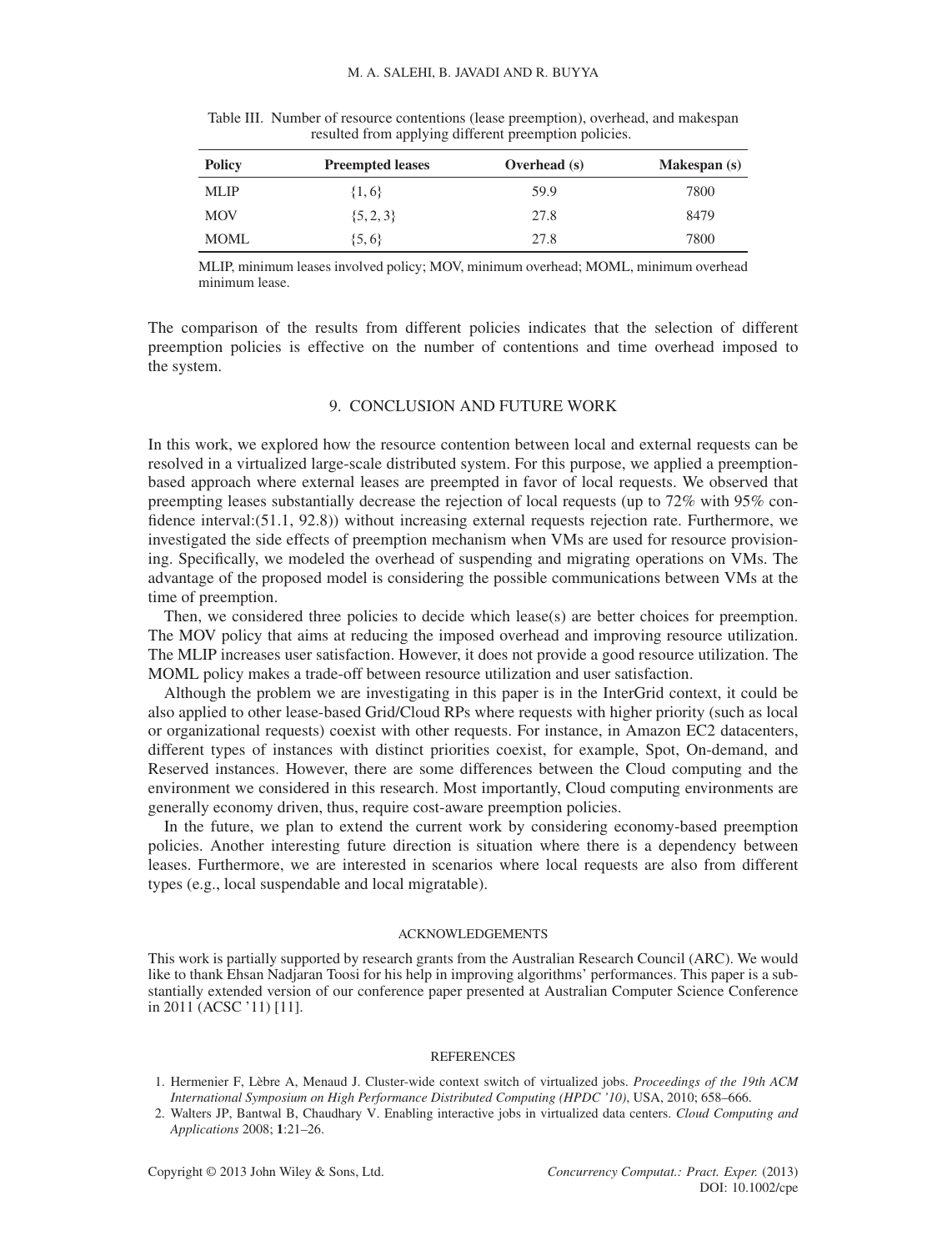- 3. Sotomayor B, Montero RS, Llorente IM, Foster I. Resource leasing and the art of suspending virtual machines. *Proceedings of the 11th IEEE International Conference on High Performance Computing and Communications*, USA, 2009; 59–68.
- 4. Bolze R, Cappello F, Caron E, Daydé M, Desprez F, Jeannot E, Jégou Y, Lanteri S, Leduc J, Melab N, Mornet G, Namyst R, Primet P, Quetier B, Richard O, El-Ghazali T, Touche I. Grid'5000: a large scale and highly reconfigurable experimental Grid testbed. *International Journal of High Performance Computing Applications* 2006; **20**(4):481–497.
- 5. Iosup A, Epema DHJ, Tannenbaum T, Farrellee M, Livny M. Inter-operating grids through delegated matchmaking. In *Proceedings of the ACM/IEEE Conference on Supercomputing (SC '07)*. ACM: USA, 2007; 1–12.
- 6. De Assunção MD, Buyya R, Venugopal S. InterGrid: a case for internetworking islands of Grids. *Concurrency and Computation: Practice and Experience* 2008; **20**(8):997–1024.
- 7. Grit L, Ramakrishnan L, Chase J. On the duality of jobs and leases. *Technical Report CS-2007-00*, Duke University, Department of Computer Science, April 2007.
- 8. Sotomayor B, Keahey K, Foster I. Combining batch execution and leasing using virtual machines. In *Proceedings of the 17th International Symposium on High Performance Distributed Computing*. ACM: USA, 2008; 87–96.
- 9. Chase JS, Irwin DE, Grit LE, Moore JD, Sprenkle SE. Dynamic virtual clusters in a Grid site manager. *Proceedings of the 12th IEEE International Symposium on High Performance Distributed Computing*, USA, 2003; 90–98.
- 10. Zhao M, Figueiredo RJ. Experimental study of virtual machine migration in support of reservation of cluster resources. In *Proceedings of the 3rd International Workshop on Virtualization Technology in Distributed Computing*. ACM: Barcelona, 2007; 5–11.
- 11. Amini Salehi M, Javadi B, Buyya R. Resource provisioning based on leases preemption in InterGrid. In *Proceeding of the 34th Australasian Computer Science Conference (ACSC'11)*, Vol. 113, CRPIT. ACS: Perth, Australia, 2011; 25–34.
- 12. Snell Q, Clement MJ, Jackson DB. Preemption based backfill. In *Job Scheduling Strategies for Parallel Processing (JSSPP '02)*. Springer: Edinburgh, 2002; 24–37.
- 13. Tsafrir D, Etsion Y, Feitelson DG. Backfilling using system-generated predictions rather than user runtime estimates. *IEEE Transactions on Parallel and Distributed Systems* 2007; **18**(6):789–803.
- 14. Lawson BG, Smirni E. Multiple-queue backfilling scheduling with priorities and reservations for parallel systems. *ACM SIGMETRICS Performance Evaluation Review* 2002; **29**(4):40–47.
- 15. Armbrust M, Fox A, Griffith R, Joseph AD, Katz R, Konwinski A, Lee G, Patterson D, Rabkin A, Stoica I, Zaharia M. A view of cloud computing. *Communications of the ACM* 2010; **53**(4):50–58.
- 16. Kettimuthu R, Subramani V, Srinivasan S, Gopalsamy T, Panda DK, Sadayappan P. Selective preemption strategies for parallel job scheduling. *International Journal of High Performance and Networking (IJHPCN)* 2005; **3**(2/3):122–152.
- 17. Isard M, Prabhakaran V, Currey J, Wieder U, Talwar K, Goldberg A. Quincy: fair scheduling for distributed computing clusters. In *Proceedings of the ACM SIGOPS 22nd Symposium On Operating Systems Principles (SOSP '09)*. ACM: Big Sky, 2009; 261–276.
- 18. Fontán J, Vázquez T, Gonzalez L, Montero RS, Llorente IM. OpenNEbula: the open source virtual machine manager for cluster computing. *Open Source Grid and Cluster Software Conference*, USA, 2008.
- 19. Nurmi D, Wolski R, Grzegorczyk C, Obertelli G, Soman S, Youseff L, Zagorodnov D. The Eucalyptus opensource cloud-computing system. *1st Workshop of Cloud Computing and Its Applications*, Chicago, Vol. 1, 2008; 124–131.
- 20. Vanmechelen K, Depoorter W, Broeckhove J. Combining futures and spot markets: a hybrid market approach to economic grid resource management. *Journal of Grid Computing* 2011; **9**(1):81–94.
- 21. Iosup A, Sonmez O, Anoep S, Epema D. The performance of bags-of-tasks in large-scale distributed systems. *Proceedings of the 17th International Symposium on High Performance Distributed Computing*, USA, 2008; 97–108.
- 22. Buyya R, Murshed MM, Abramson D, Venugopal S. Scheduling parameter sweep applications on global grids: a deadline and budget constrained cost-time optimization algorithm. *Software: Practice and Experience* 2005; **35**(5):491–512.
- 23. Costanzo Ad, Jin C, Varela CA, Buyya R. Enabling computational steering with an asynchronous-iterative computation framework. *Proceedings of the 5th IEEE International Conference on e-Science*, USA, 2009; 255–262.
- 24. Kwok Y, Ahmad I. Dynamic critical-path scheduling: an effective technique for allocating task graphs to multiprocessors. *IEEE Transaction Parallel and Distributed Systems* 1996; **7**(5):506–521.
- 25. Sharma B, Thulasiram RK, Thulasiraman P, Garg SK, Buyya R. Pricing cloud compute commodities: a novel financial economic model. In *Proceedings of the 12th IEEE/ACM International Symposium on Cluster, Cloud and Grid Computing*, CCGRID '12. IEEE Computer Society: Ottawa, 2012; 451–457.
- 26. Fallenbeck N, Picht HJ, Smith M, Freisleben B. Xen and the art of cluster scheduling. In *Proceedings of the 1st International Workshop on Virtualization Technology in Distributed Computing (VTDC '06)*. IEEE: Tampa, 2006;  $4 - 12.$
- 27. Sulistio A, Cibej U, Venugopal S, Robic B, Buyya R. A toolkit for modelling and simulating data grids: an extension to GridSim. *Concurrency and Computation: Practice and Experience (CCPE)* 2008; **20**(13):1591–1609.